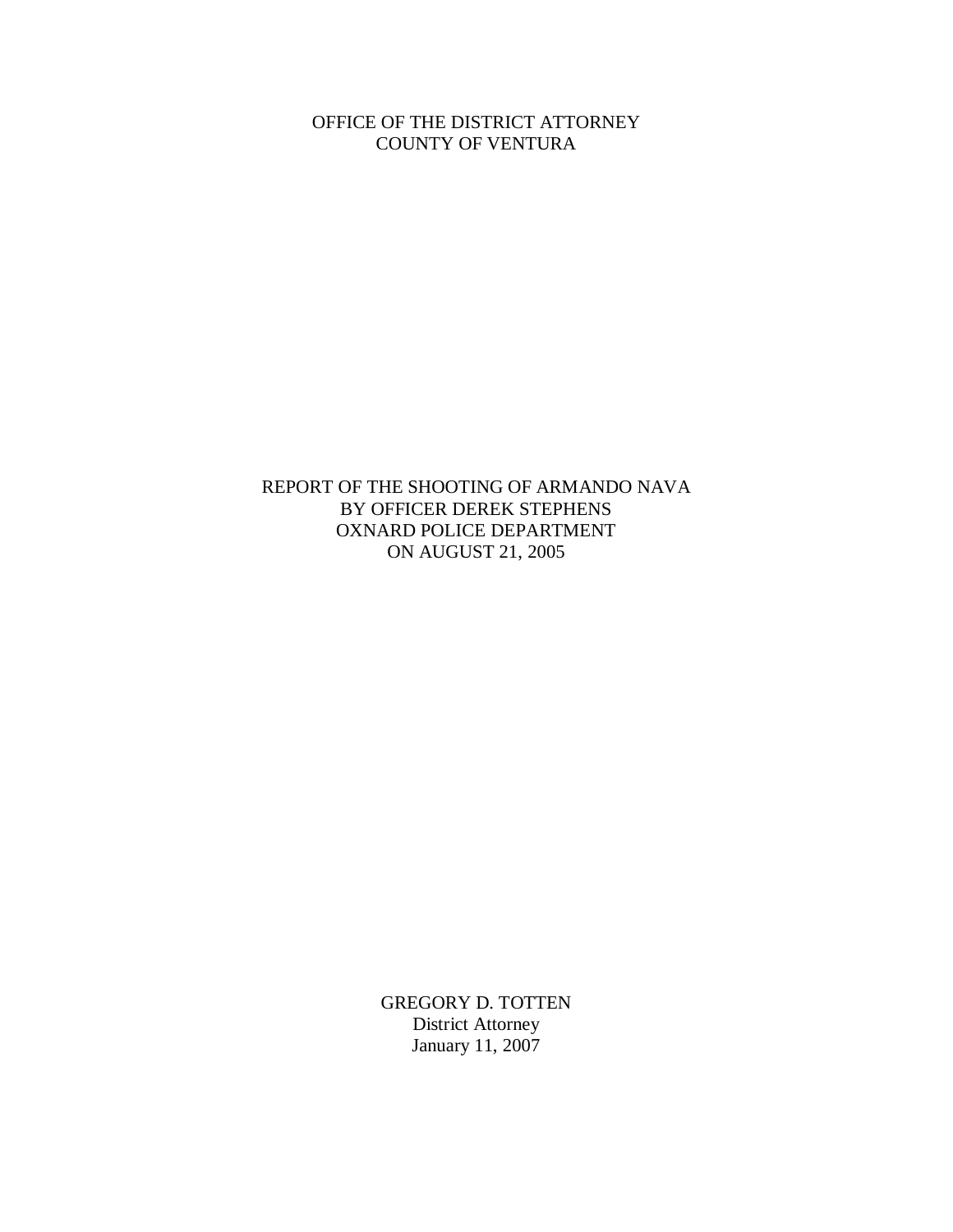# **TABLE OF CONTENTS**

| I.   |                                                                              |  |
|------|------------------------------------------------------------------------------|--|
| II.  |                                                                              |  |
|      | 1.                                                                           |  |
|      | 2.                                                                           |  |
|      | 3.                                                                           |  |
|      | Statement of Officer Ryan Bates, Port Hueneme Police Department11<br>4.      |  |
|      | 5.                                                                           |  |
|      | 6.                                                                           |  |
|      | 7.                                                                           |  |
|      | 8.                                                                           |  |
|      | Vehicle at the South "J" Street and Clara Street Intersection14<br>9.        |  |
|      | 10. August 21, 2005, Shooting Scene Investigation and Evidence Collection 16 |  |
|      | 11. August 25, 2005, Shooting Scene Investigation and Evidence Collection 17 |  |
|      |                                                                              |  |
|      |                                                                              |  |
|      |                                                                              |  |
|      |                                                                              |  |
|      |                                                                              |  |
|      |                                                                              |  |
|      |                                                                              |  |
|      |                                                                              |  |
|      |                                                                              |  |
|      |                                                                              |  |
|      |                                                                              |  |
| III. |                                                                              |  |
|      | 1. Applicable Penal Code Violations - CONDUCT OF ARMANDO NAVA31              |  |
|      |                                                                              |  |
| IV.  |                                                                              |  |
| V.   |                                                                              |  |
| VI.  | <b>Exhibits</b>                                                              |  |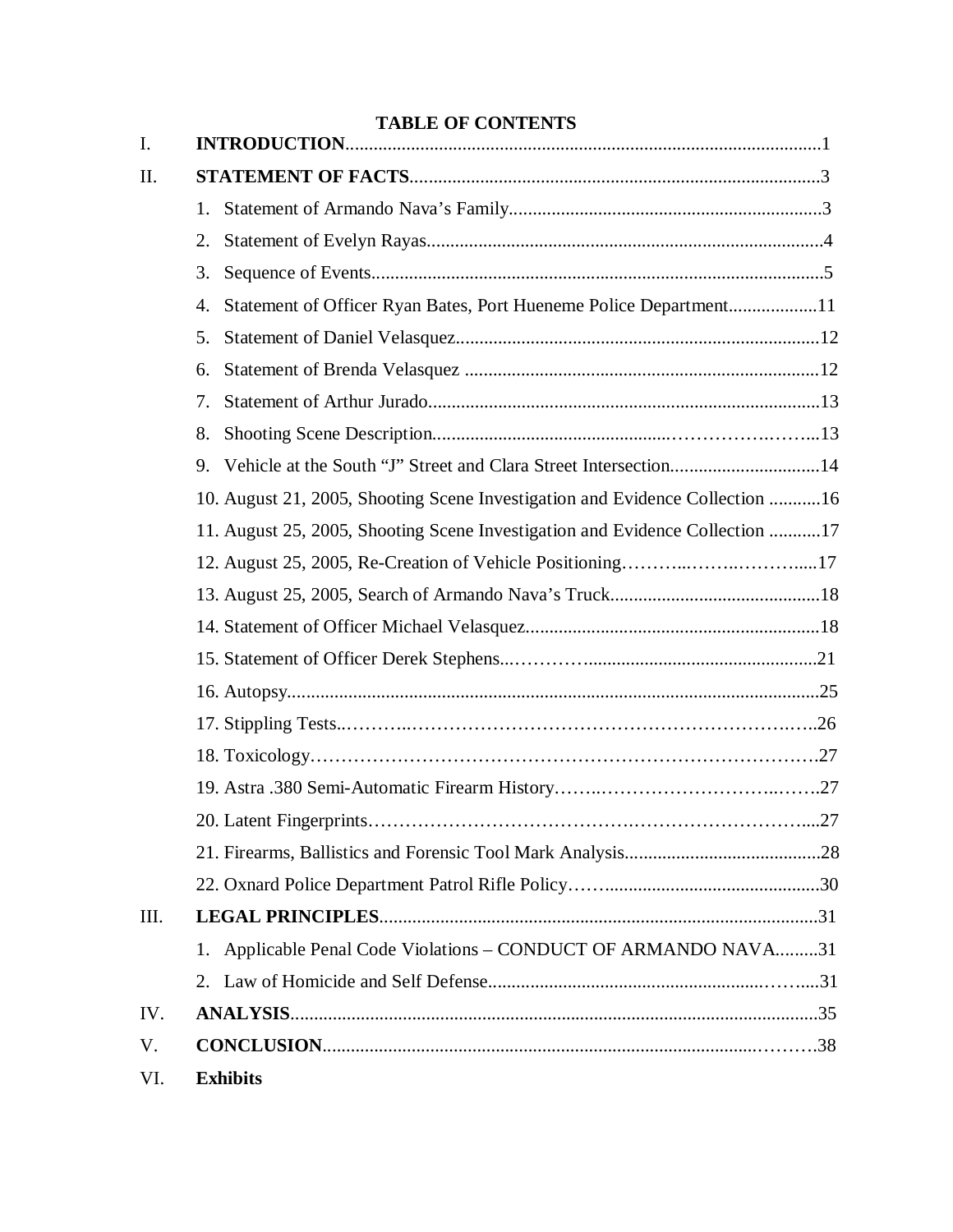## INTRODUCTION

On August 21, 2005, Officer Derek Stephens and other officers from the Oxnard Police Department were investigating gun fire which was heard in the 5300 block of South "J" Street, Oxnard. While maintaining a perimeter on "J" Street, Officer Stephens heard additional gun fire. Less than a minute later, Armando Nava drove his pickup truck to Officer Stephens' location. Officer Stephens approached the truck and noticed Armando Nava partially matched a suspect description broadcasted ten minutes earlier. Officer Stephens peered inside the truck and saw a handgun lying across his lap. Officer Stephens instructed him not to move. Armando Nava quickly dropped his hands out of sight towards his lap. Officer Stephens fired one round from his tactical rifle. The bullet struck Armando Nava in the head and he died quickly thereafter.

The District Attorney's Office has a 24-hour on-call officer-involved shooting team available to all Ventura County law enforcement agencies to assist in the investigation of officer-involved shootings. The Oxnard Police Department immediately notified the District Attorney's Office. Senior Deputy District Attorney John C. West and District Attorney Investigator Dan Thompson responded to the shooting scene and consulted the investigating officers.

In conjunction with the Oxnard Police Department, District Attorney Investigator Dan Thompson investigated the fatal shooting of Armando Nava. Senior Deputy District Attorney John C. West wrote this report after personally viewing the shooting scene on August 21, 2005, reviewing the applicable legal authority, and the following materials:

I.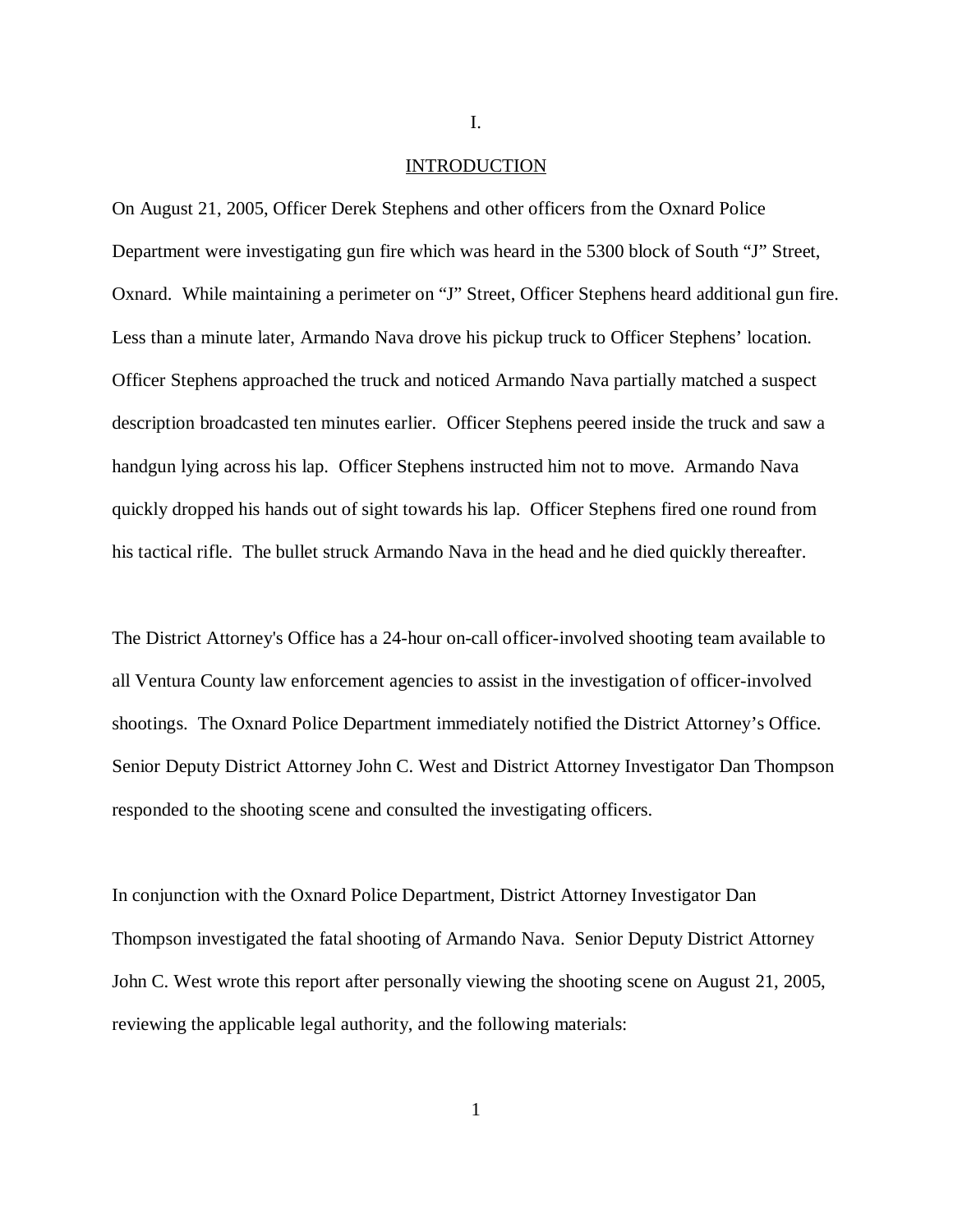- All law enforcement reports
- Oxnard police dispatch records
- Port Hueneme police radio station log
- All statements of percipient and related witnesses
- All statements of Armando Nava's family
- Deputy Derek Stephens' public safety interview
- All crime scene photographs and diagrams
- Records of physical evidence noted and diagramed at the crime scene
- Photographs of officers and their weapons
- Photographs of suspect's weapon
- Photographs of the shooting scene reconstruction, position of vehicles and viewing angle measurements into the silver F-150 truck
- Photographs of stippling patterns tests from Officer Stephens' AR-15 rifle
- Medical Examiner's Death Investigation Report
- Autopsy report and accompanying photographs
- Toxicology report
- Ballistics reports
- State firearms records for Armando Nava's Astra .380 semiautomatic pistol
- Report by District Attorney Investigator Dan Thompson
- Report by Sgt. David Villanueva, Rangemaster

The sole purpose of this report is to determine whether Officer Stephens was legally justified in using deadly force against Armando Nava. The evidence suggests that Officer Stephens acted in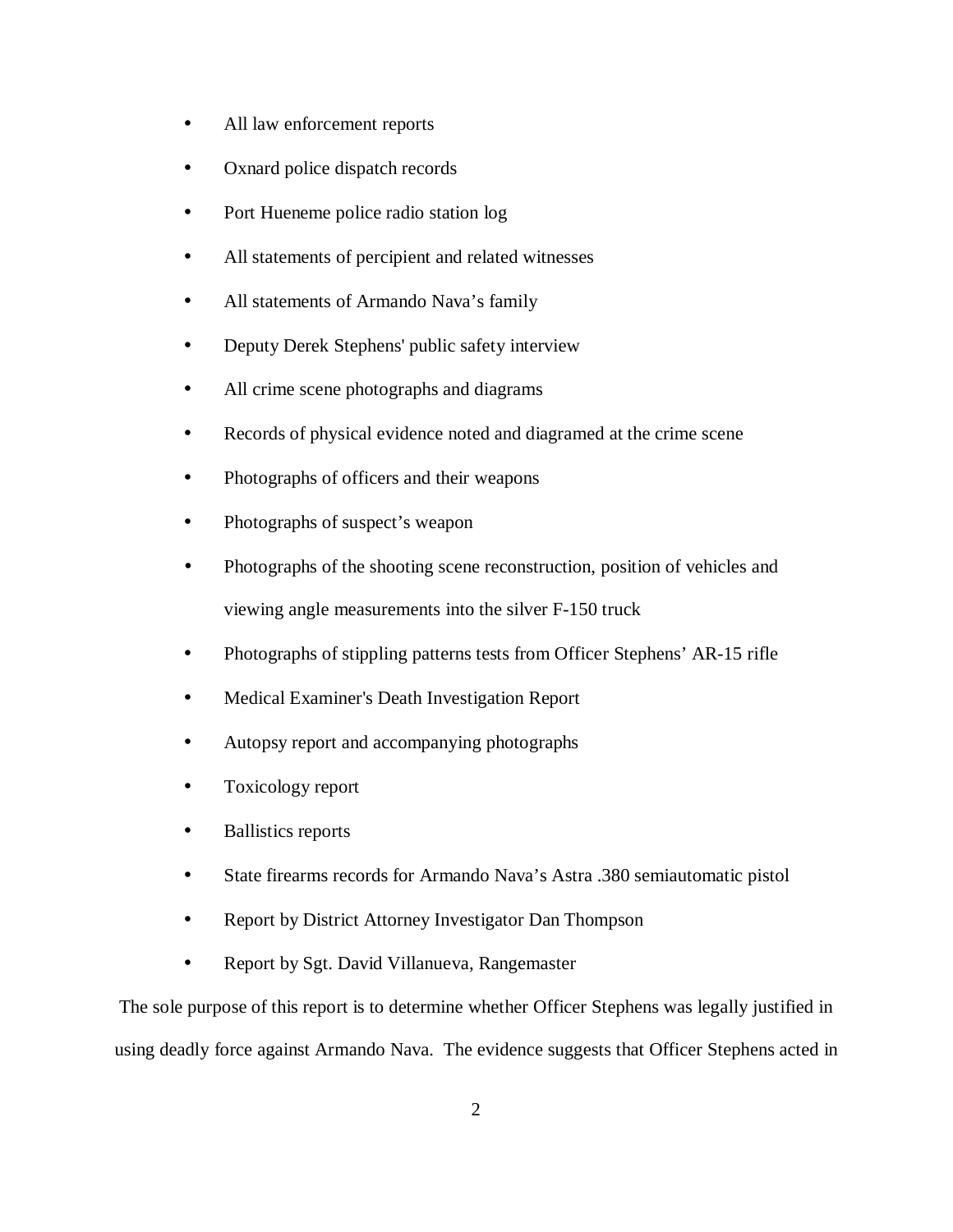lawful self-defense when he discharged his weapon. Officer Stephens' use of deadly force was a direct response to Armando Nava's abrupt hand movements near the handgun resting on his lap.

#### II.

## STATEMENT OF FACTS

#### Statement of Armando Nava's Family

On August 22, 2005, at approximately 2:50 a.m., police detectives contacted Armanda Nava's brother, Vicente Nava (age 45). Detectives informed Vicente Nava of his brother's death. As part of their investigation, they asked Vicente questions concerning his brother. Vicente Nava stated his brother had a gun and kept it in a top dresser drawer. With permission, the detectives looked inside the drawer and saw in plain sight a single .380 caliber bullet cartridge with a silver casing. Of note, bullet casings found earlier in Armando Nava's truck bed had a similar silver casing. Also in plain sight in the dresser drawer was Armando Nava's social security card.

Laura Gonzalez-Gallegos (age 30) and Ofelia Gallegos (age 70), Armando Nava's sister and mother, spoke to police detectives on August 22, 2005, at 2:45 p.m. Armando Nava's sister told police that Armando began to carry a handgun after being assaulted by his girlfriend's (Evelyn Rayas) former boyfriend. This alleged assault occurred a month prior to August 21, 2005.

Ofelia Gallegos told detectives that her son Armando came to her home on Sunday night, August 21, 2005, at approximately 8:30 p.m. Armando told his mother that Evelyn Rayas would not let him into her apartment. After drinking several beers, Armando got his handgun, and left.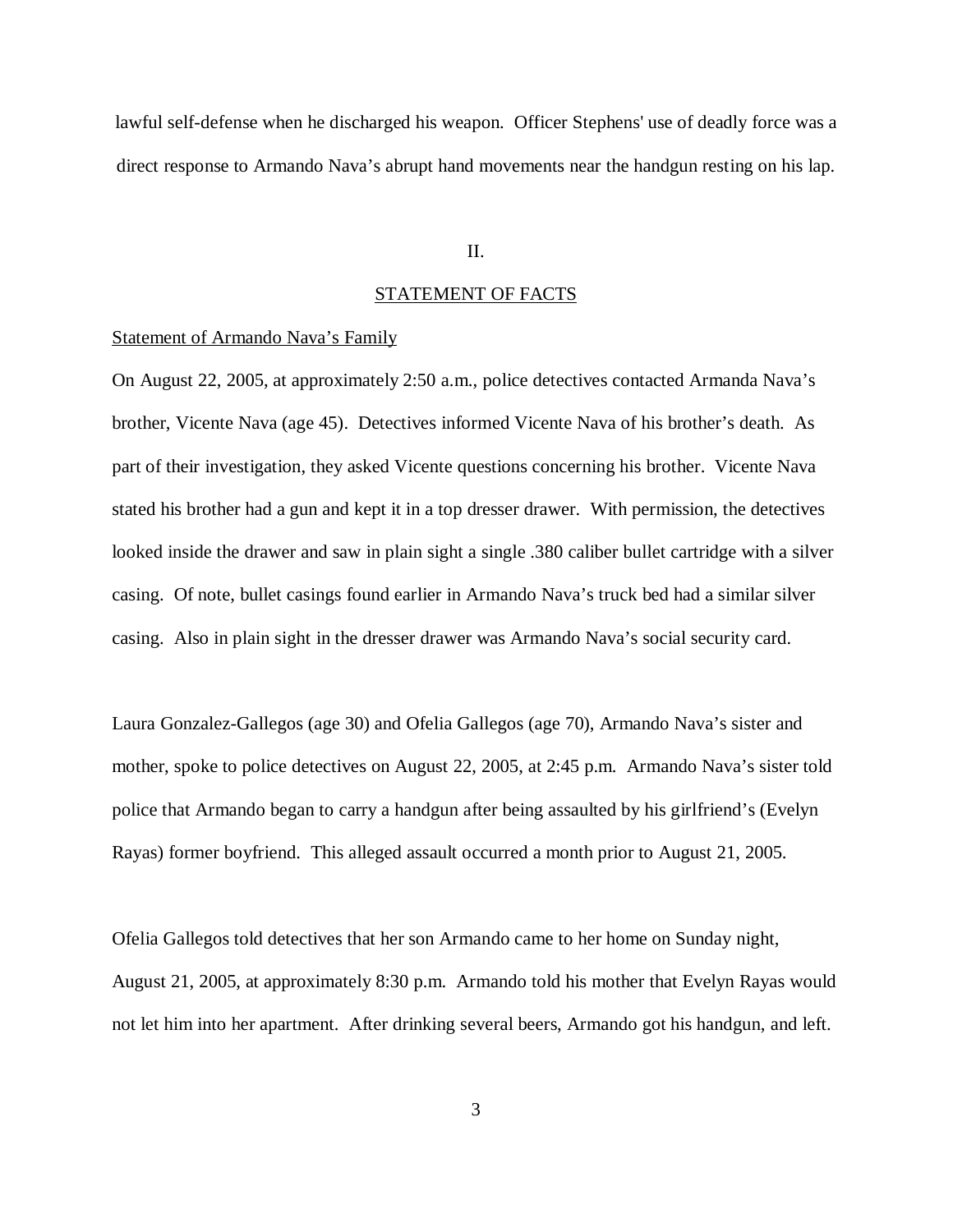#### Statement of Evelyn Rayas

On August 22, 2005, at 6:00 p.m., detectives interviewed Evelyn Rayas (age 41). Ms. Rayas' statement to police follows. She had known Armando Nava for approximately three years. They had a dating relationship during the preceding four months. Although they did not cohabitate, he occasionally slept at her apartment at 5300 South "J" Street.

Ms. Rayas was attempting to end their dating relationship because she had concerns about Armando Nava and his gun. She had seen him display the gun on at least four occasions. Ms. Rayas had sent him away from her apartment on three occasions because he had the gun with him. She knew that Armando Nava carried the pistol wrapped in a black bandana so it would not slide down the inside of his pants. On one occasion, Armando Nava was driving his truck and stated to Ms. Rayas that he wanted to fire the gun into the air. She convinced him not to do that in the presence of her daughter. On a different occasion, not August 21, 2005, Armando Nava told her that he had fired his gun in the air while driving his truck. One time, she found bullets in her apartment left behind by him.

Ms. Rayas stated Armando Nava understood both English and Spanish languages very well. She believed he was right handed because he held his fork in his right hand to eat.

Ms. Rayas had been with Armanado Nava on August 21, 2005. That Sunday, she went to a church fair with Armando and her daughter. After the fair, they returned to Ms. Rayas' apartment. They had a disagreement and she told Armando Nava to go home. Next, Ms. Rayas and her daughter went out to a McDonalds restaurant to eat dinner. When they returned home,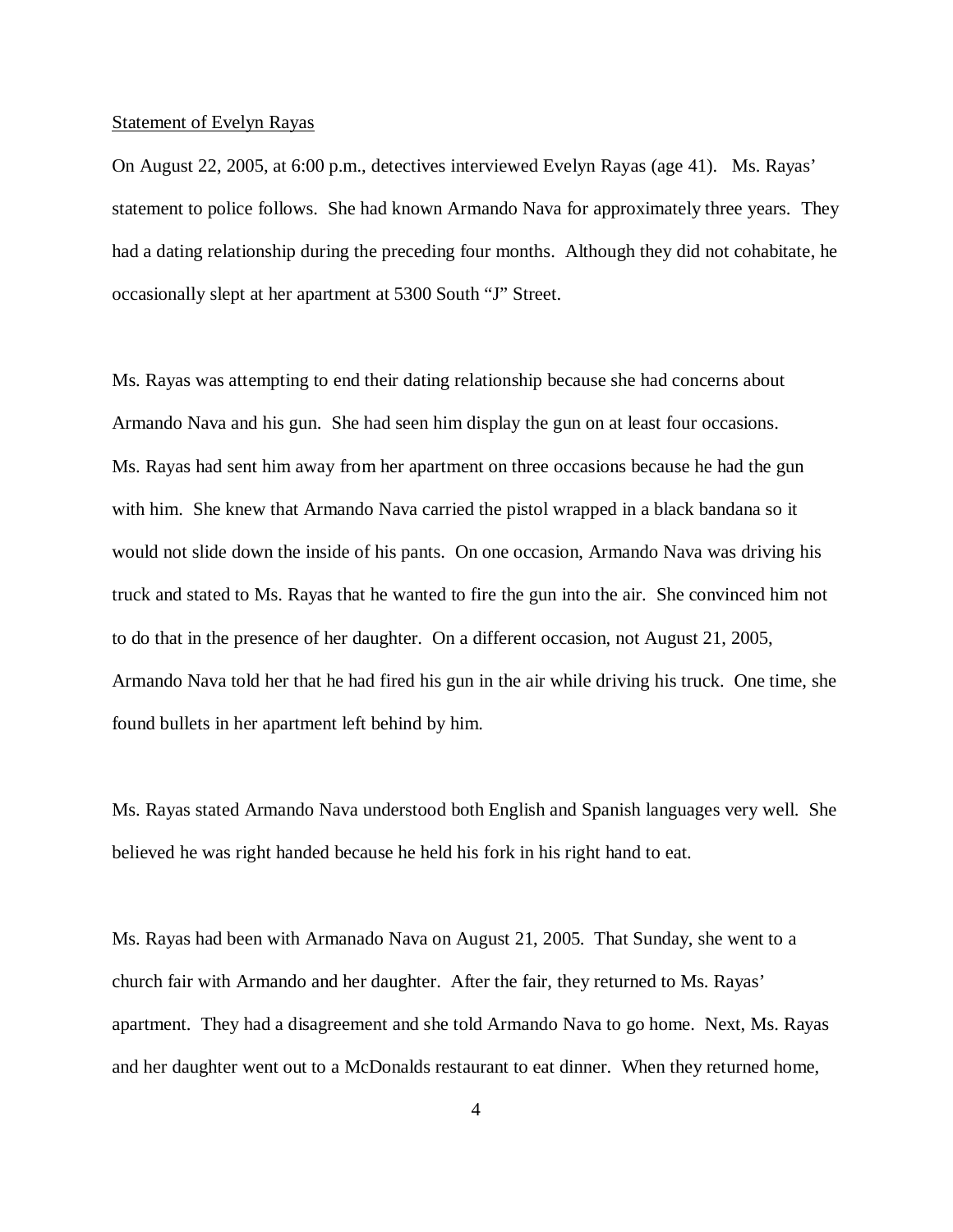she found Armando Nava inside her apartment. Armando Nava still possessed a key to her apartment. Again, she told him to leave. Armando Nava tried, unsuccessfully, to convince Ms. Rayas not to end their relationship. He left a second time. At approximately 9:30 p.m., Armando Nava returned to her apartment. He knocked on the door and begged to be allowed inside. Ms. Rayas told him to leave. She did not let him in. Ms. Rayas daughter, Brianna, told her mother that she heard four gun shots after Armando Nava left the apartment. Ms. Rayas did not hear the gun shots.

About a week before August 21, 2005, Ms. Rayas and Armando Nava had an argument about his gun. She heard four gun shots outside her apartment after he left. Ms. Rayas surmised that on August 21, 2005, Armando Nava fired his gun as he left because he knew this upset her.

Ms. Rayas made several untruthful statements to detectives when she was first interviewed on August 22, 2005. She told detectives that she and Armando Nava had spent the day together on August 21, 2005, and that he left her apartment between 8:15 p.m. and 8:20 p.m. She told the detective that he did not return to her apartment. She also stated she knew he had a gun, but had never seen him with the gun. On August 24, 2005, she admitted her untruthfulness to detectives. She said she did so because she did not want Armando to look "bad" and the officer to look "good."

## Sequence of events

The information in this section is a combination of individual police officers' reports, the dispatch event history, and the dispatch recording. This section is a chronology based on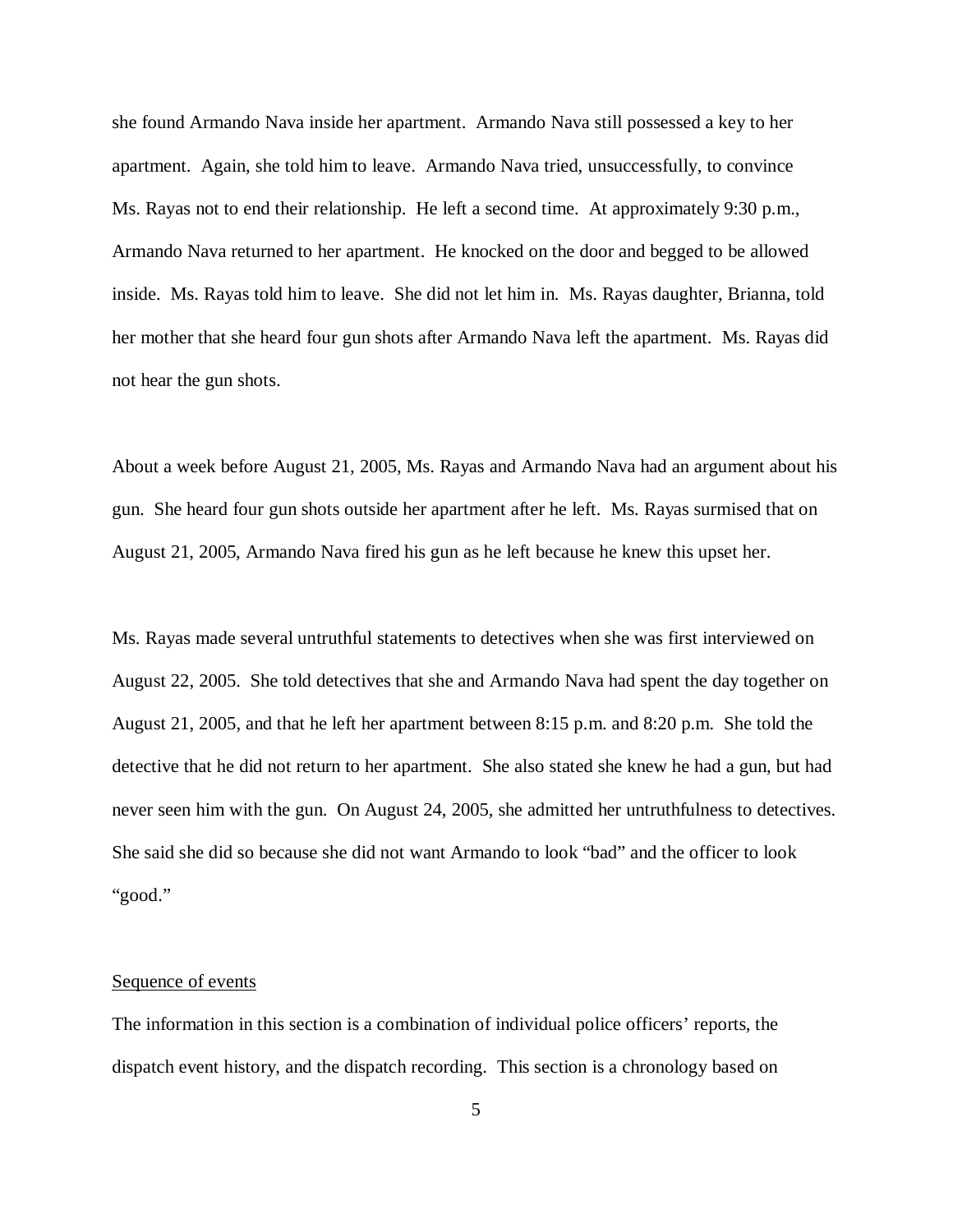information from Oxnard police officers and dispatch, but not including statements by Officers Derek Stephens and Michael Velasquez. Bear in mind, the following police activity spans 31 minutes, beginning from the citizen's 911 report of gun fire in the neighborhood to Armando Nava being shot.

On August 21, 2005, at 9:33 p.m., a citizen called 911 from the Dolphin Bay Apartments located at 5300 South "J" Street. The caller reported four to five gun shots in the area. At 9:35 p.m., police officers were dispatched to the area of 5300 South "J" Street, Oxnard. Extensive neighborhood canvassing later that night found numerous civilian witnesses who also heard the same gun fire. For example, Tim Hoskins, a resident in the 5300 South "J" Street apartment complex, told Oxnard Police Officer Michael Johnson that he heard seven shots sometime between 8:38 p.m. and 8:45 p.m..

At approximately 9:45 p.m., Officer Sheylan Flannery (42C) and Officer Edward Kasaba (41C) arrived at 5300 South "J" Street. The officers began to check the area on foot. They walked through the apartment complex attempting to locate the unit of the original 911 caller and ascertain if shots had been fired in the area. While the officers walked past apartment 83, near the front gate of the apartment complex leading out to South "J" Street, Officer Flannery heard five to six gun shots. The sound of the shots came from South "J" Street, in front of the apartment complex. The officers went to South "J" Street and observed a vehicle speeding away northward. The vehicle then turned westbound on to Pleasant Valley Road. The officers did not see the vehicle clearly and were therefore unable to broadcast a vehicle description. At 9:51 p.m., Officer Kasaba notified radio dispatch that five shots occurred.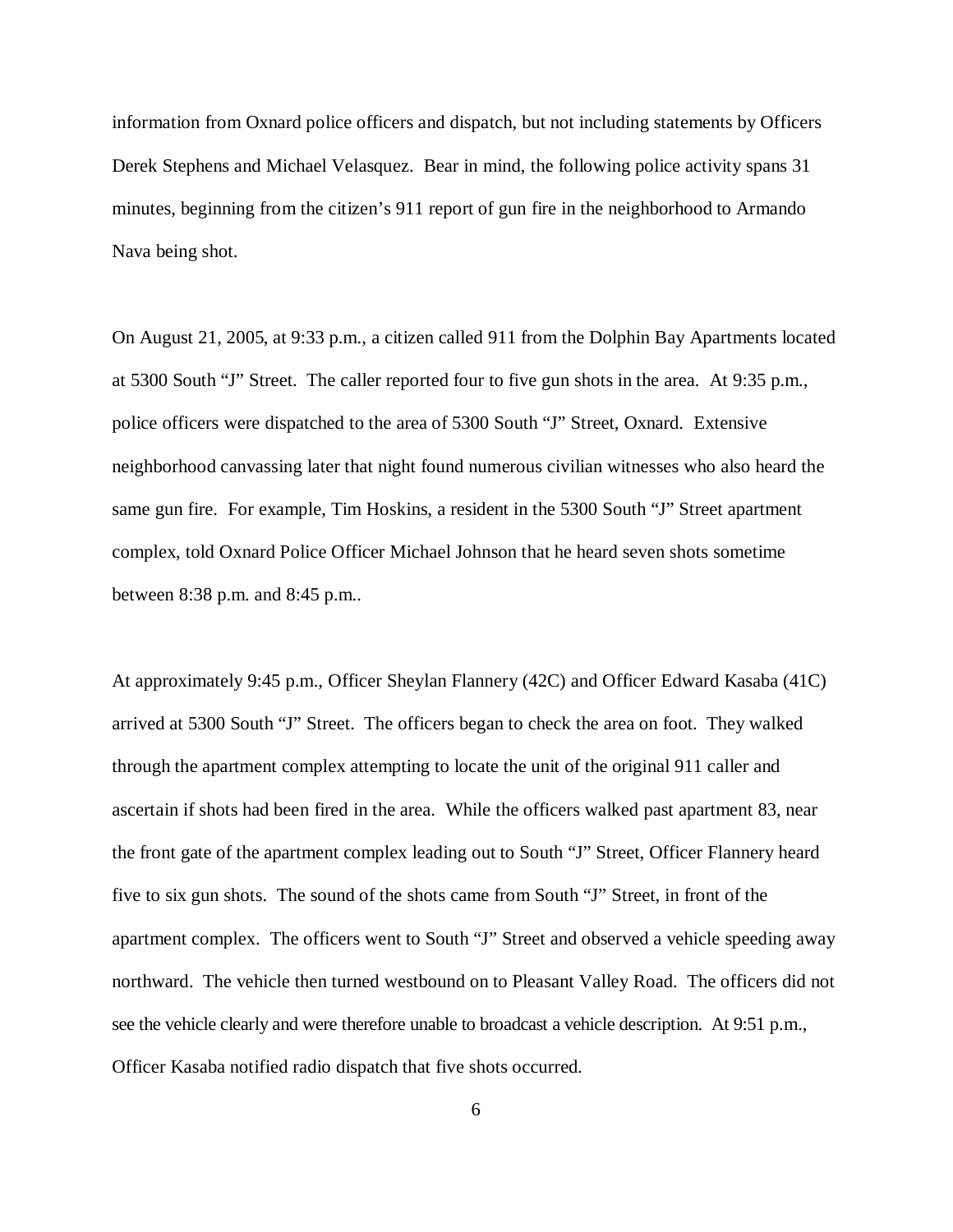At approximately 9:52 p.m., other Oxnard Police officers were dispatched to assist. Officer Dale McAlpine (41A) arrived almost immediately. Officer Chris Peters (K3) radioed that he was enroute.

At 9:52 p.m., a Gold Coast ambulance dispatcher called the Oxnard Police dispatcher to report that paramedics located at the Shoreline Care Center, 5225 South "J" Street, had just heard gun shots fired east of the canal across from the care home.

Around 9:53 p.m., Officer Kasaba located witness Shannon Oswald, a resident at the 5200 South "J" Street apartment complex. She told the officer that she heard gun fire and then saw a Hispanic male carrying a gun in his hand run from the east alley through the apartment courtyard towards "J" Street. She described the man as having short brown spiky hair and wearing a white or beige T shirt, blue jeans, and "Lugs" shoes.<sup>1</sup> Officer Kasaba later broadcasted an updated description: male Hispanic 25-30 years of age, brown spiky hair, moustache, wearing a white Tshirt, blue jeans, and brown boots.

Between 9:53 p.m. and 9:55 p.m., other Oxnard Police officers continued to respond. Officer Mike Hoppin (42A) arrived and set a perimeter to the southwest. Sgt. Steve Moore (S13) and Officer Peters arrived. At 9:56 p.m., Officer Derek Stephens arrived. Officer Stephens spoke to Sgt. Moore and asked permission to deploy a tactical rifle because there was an active shooter in

 $1$  In a subsequent interview with detectives at approximately 11:45 p.m., Sharon Oswald reiterated that she saw a Hispanic male between the ages of 18-25, 5'8" to 6', approx 175 lbs., run westward towards her as she sat in a courtyard near building 76 and 77. The armed male wore a white T-shirt and black trousers.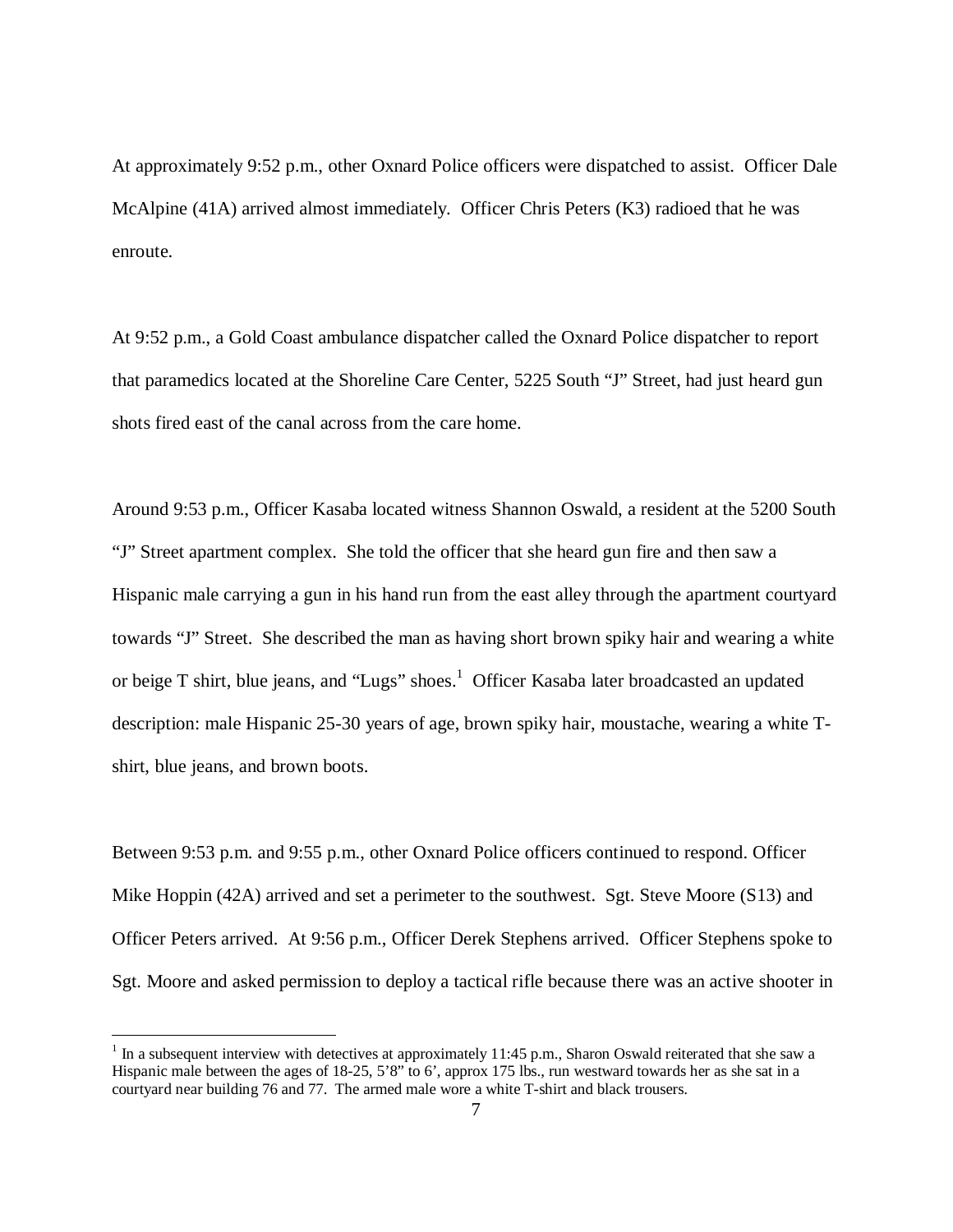the area. Sgt. Moore approved the request. Sgt. Moore then directed Officer Stephens to hold a perimeter position on northbound "J" Street, just west of the apartments at 5300 South "J" Street.

At approximately 9:57 p.m., Officers Peters and Kasaba began staging for a search near apartment 82. They requested additional units to assist.

At 9:59 p.m., Officer Michael Velasquez arrived on the scene and took up a perimeter position at South "J" Street and Clara Street. Velasquez was about 100 feet south of Officer Stephens.

More police units continued to arrive from 10:01 p.m. to 10:03 p.m. Sgt. Dave Klug (S24) arrived on scene. Port Hueneme Police Officer Ryan Bates (K81) arrived and stood by Officer Stephens on South "J" Street. Oxnard Police Officers Todd Johnson and Kevin Gormely (31A, two man unit) arrived to assist the search team.

At approximately 10:03 p.m., Officer Stephens and Port Hueneme Officer Bates heard the sound of six gun shots west of their position. Officer Bates left Officer Stephens in order to patrol an area of the City of Port Hueneme west of South "J" Street. Officer Stephens then radio broadcasted he had heard six more gun shots from the Port Hueneme area. $2$ 

<sup>2</sup> Many citizens also heard this gun fire. Later that night, police canvassed the neighborhood for witnesses. Typically, local residents heard two sets of gunfire, separated by about fifteen to thirty minutes. The aural witnesses estimated each set ranged from three to five shots.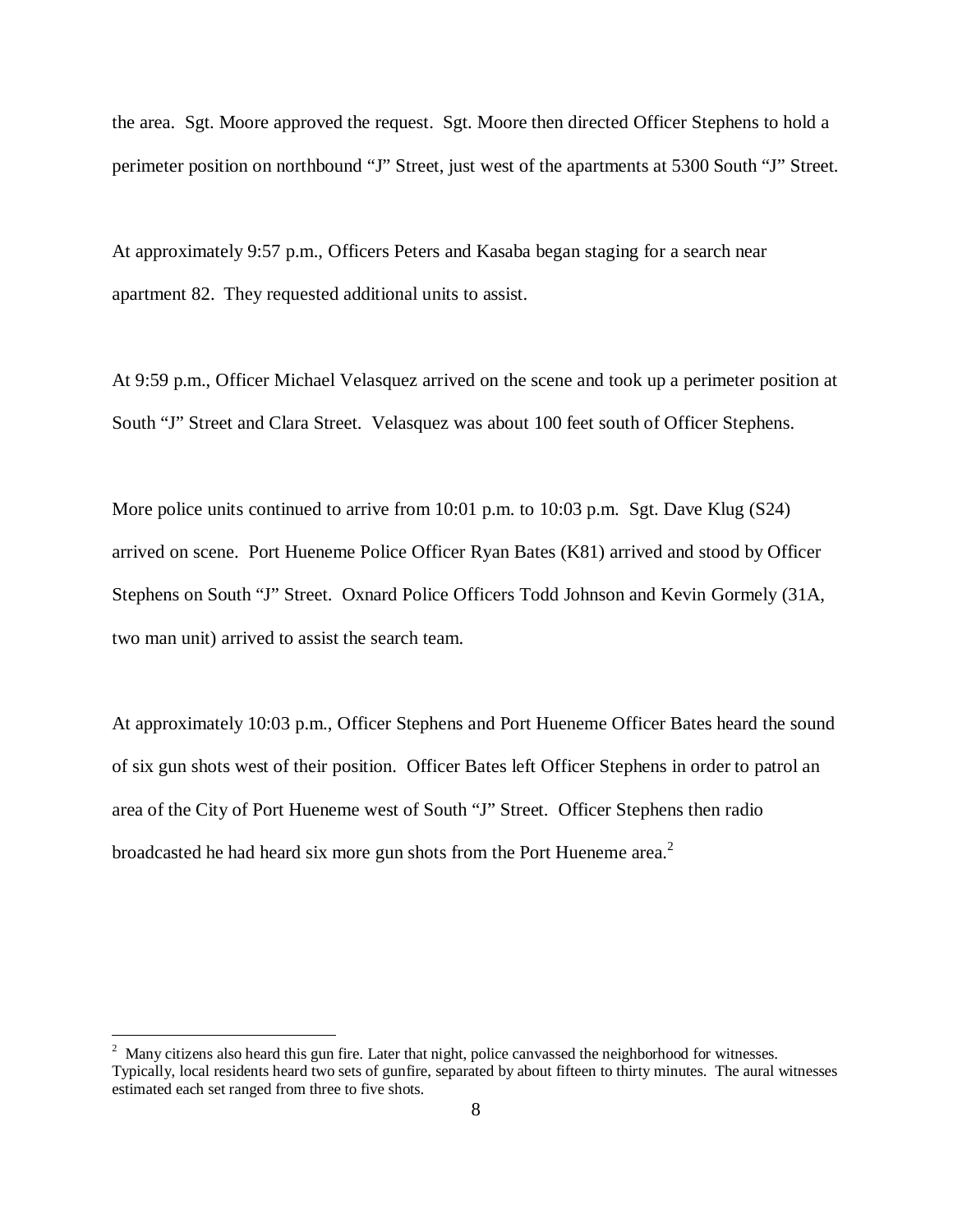About 10:04 p.m., Officer Velasquez broadcasted there was "one subject at gunpoint" at Clara and "J" Street. About twelve seconds after Officer Velasquez's broadcast, Officer Stephens (Unit 22c) radioed dispatch and reported "shots fired."

Officer Flannery was in the courtyard of 5300 South "J" Street, in front of apartment 62. Officer Flannery heard over the radio another officer state he had a subject at gunpoint. Officer Flannery then heard one gunshot and then shortly thereafter heard Officer Stephens broadcast "shots fired." In response, Officer Flannery ran towards South "J" Street and Clara Street. There, he observed several officers in the vicinity of a silver pickup truck with their attention focused on the one occupant inside. Officer Flannery saw Officer Stephens aiming at the truck. Flannery drew his weapon and assisted Stephens. Stephens then pulled away from the scene and was replaced by Officer Peters. Flannery stood by Officer Stephens and later transported him back to the Oxnard Police Station.

Sgt. Moore was on the phone and had been standing in front of 5200 South "J" Street, approximately 100 yards north of the Clara and "J" Street intersection when he heard a single shot. He ran to the intersection and saw several officers in the front of a patrol unit which was parked diagonally in the intersection. The officers had their weapons trained on the Ford F150. Officer Stephens immediately informed Sgt. Moore that the driver of the truck was armed with a handgun and that he shot the suspect one time with his rifle. Sgt. Moore could see that the driver was slumped to the left with his head resting on the window frame. The driver's truck window was down.

9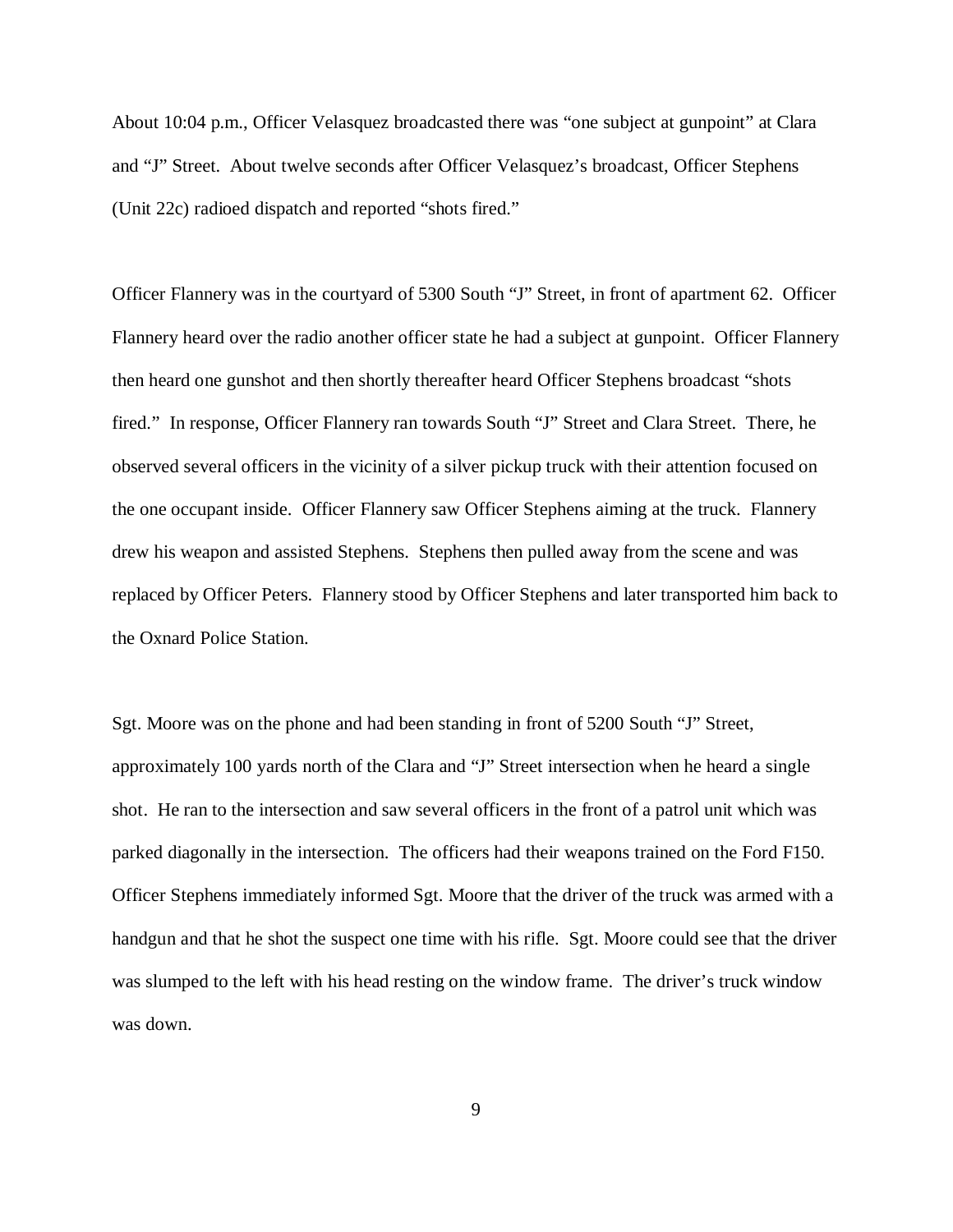Sgt. Moore and Officer Gormley approached the truck to assess the situation. They walked up to the driver's door and looked inside. Sgt. Moore determined that Armando Nava was not conscious. Sgt Moore immediately saw the butt of a handgun sticking out from between Armando Nava's closed legs. The truck was running and in drive. Sgt. Moore called for fire and ambulance.

Sgt. Moore directed that photographs of the truck be taken prior to anything being moved. Moore directed an officer to photograph Armando Nava and the weapon between his legs. [Exhibit 1-A, 5]

Sgt. Moore noticed the truck was still in gear and that Armando Nava's foot was resting on the brake pedal. Sgt. Moore used the fire unit's truck chalks and wedged the tires to prevent it moving. He also ordered perimeters be set up.

Gold Coast Ambulance arrived and requested that the driver's door be opened. Concerned that the handgun might fall out of the truck if the driver's door was opened, Sgt. Moore removed the handgun from between Armando Nava's legs. Sgt. Moore used his thumb and index finger to move the gun. Sgt. Moore observed the slide was locked open and the magazine appeared empty. With the slide locked back, the stainless steel barrel was exposed. He put the gun into a paper bag. Next, he secured the gun in the trunk of his patrol unit. [Exhibit 3-B]

Sgt. Moore collected Officer Stephens' tactical rifle directly from Officer Stephens. Officer Stephens stated to Sgt. Moore that the rifle had a cartridge in the chamber. Sgt. Moore took the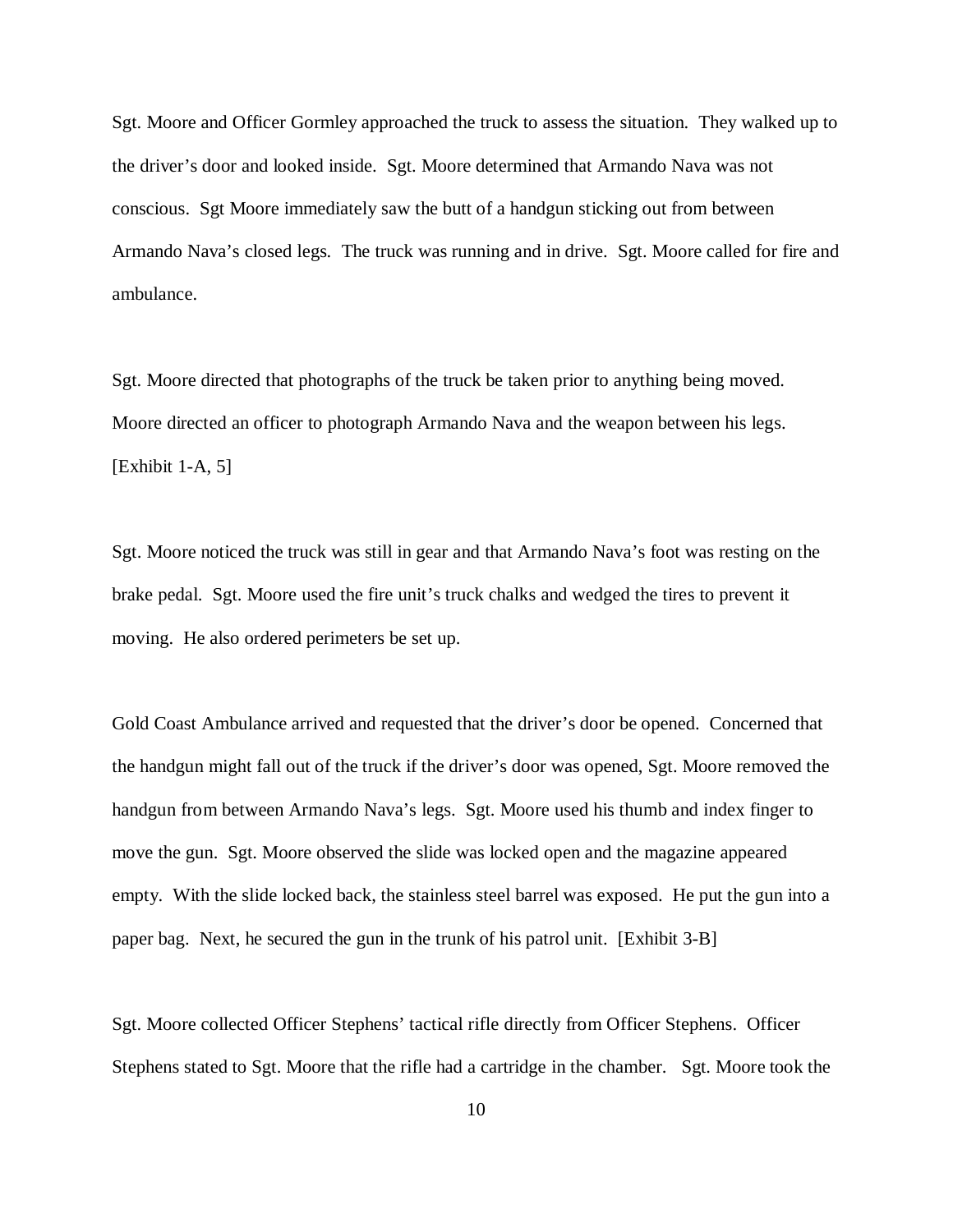rifle and secured it in the trunk of his police vehicle. The rifle was stored in the same condition as it was received from Officer Stephens.

Gold Coast Ambulance personnel pronounced Armando Nava dead at 10:17 p.m.

## Statement of Officer Ryan Bates, Port Hueneme Police Department

Officer Bates responded to the area after hearing the broadcast of shots fired and a vehicle proceeding northbound "J" Street may be involved. Officer Bates parked his patrol vehicle by two Oxnard police patrol vehicles on northbound "J" Street, north of the north alley of Clara Street. Officer Bates saw Sgt. Moore and a second Oxnard officer armed with an AR-15 tactical rifle. The second officer was Officer Stephens, who was personally unknown to Officer Bates. Officer Bates remained with Officer Stephens while Sgt. Moore entered the apartment complex in an attempt to contact the primary officer (Flannery) on the call.

Next, Officer Bates observed another Oxnard police vehicle (Velasquez) arrive and park facing eastbound in the northbound "J" Street lane, between the bridge over the drainage ditch and Clara Street. The Oxnard police vehicle used its spotlight to illuminate the apartment complex to the north.

Ten minutes after arriving on the scene, Officer Bates heard six to eight gun shots from within the City of Port Hueneme. The shots came from the area west of the apartment complex. Officer Bates returned to his patrol car and left to investigate the shots fired in his city. As Office Bates drove away from the South "J" Street location, he heard the broadcast of a subject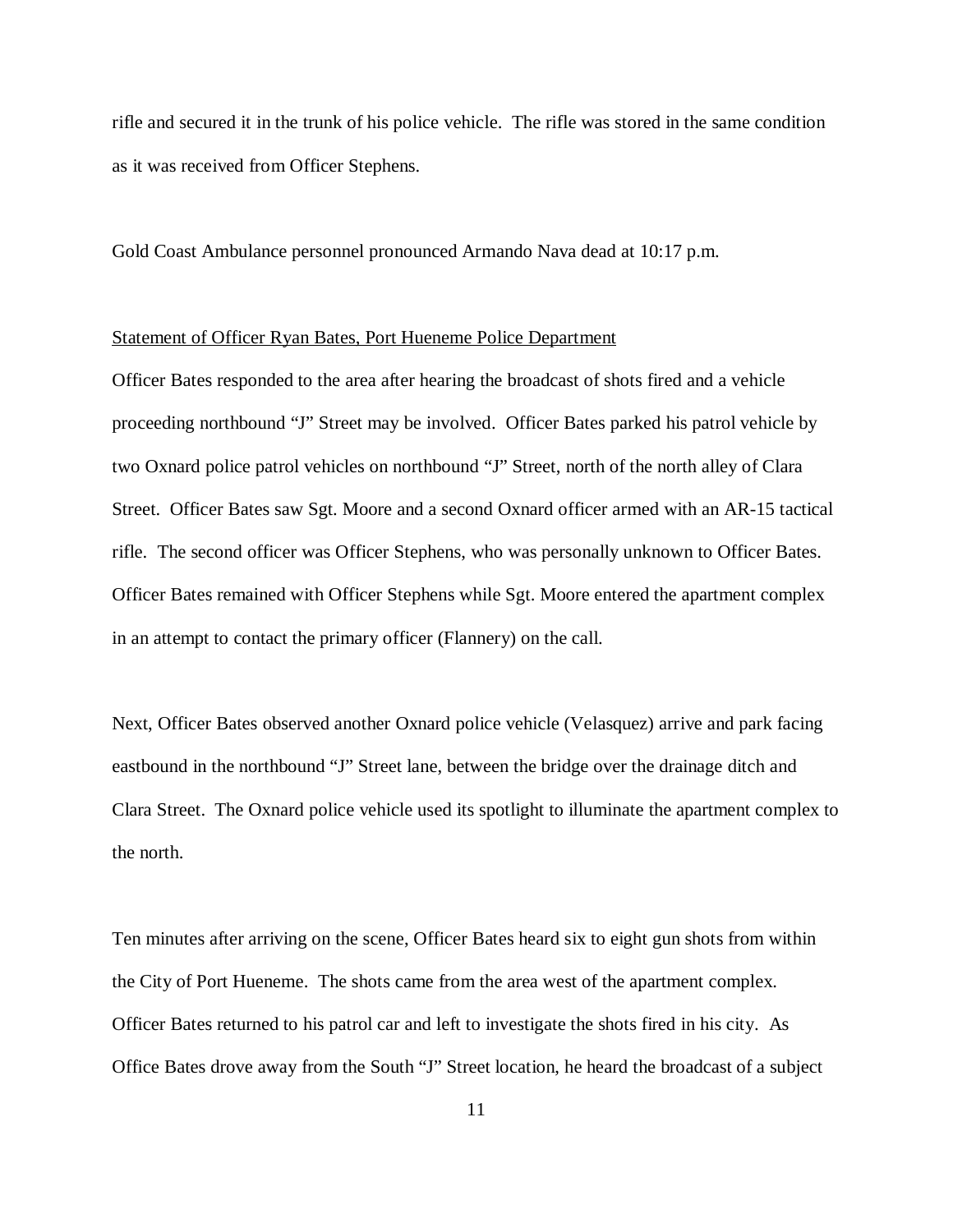being held at gunpoint. According to Officer Bates, he heard the broadcast "shots fired" seconds later. Officer Bates estimated that it took no longer then one minute to pass from the time he left the scene on "J" Street to when he heard the broadcast of shots fired.

## Statement of Daniel Velasquez

Citizen Daniel Velasquez witnessed the shooting from the screen door of his residence at the corner of South "J" Street and Clara Street. Detectives estimated his viewing distance as approximately 25 yards. Mr. Velasquez saw Nava's Ford F-150 approach the patrol cars positioned in the intersection. He saw two police officers at the truck driver's door. One officer held a flashlight over his head. The same officer then said, "Put your hands up, motherfucker." Mr. Velasquez heard the gun shot before the sentence was completed. Mr. Velasquez was unable to determine which of the two officers was talking to the truck driver or fired the weapon. Mr. Velasquez never saw the truck driver's hands. Notably, Mr. Velasquez admitted to detectives that he had been drinking alcohol throughout the day and was returning home from the store with more beer when the shooting occurred.

#### Statement of Brenda Velasquez

Mrs. Velasquez witnessed the shooting from the same vantage point as her husband, Daniel. She saw the F-150 truck travel southbound on "J" Street and turn left onto Clara Street. The truck stopped behind the patrol car parked car in the intersection. She saw two officers standing in the intersection. The officers walked quickly towards the pickup truck with their guns drawn. She estimated the officers moved 20 feet towards the truck. She heard an officer yelling, "Get your fucking hands up." She observed the truck driver raise his hands slightly and then a shot was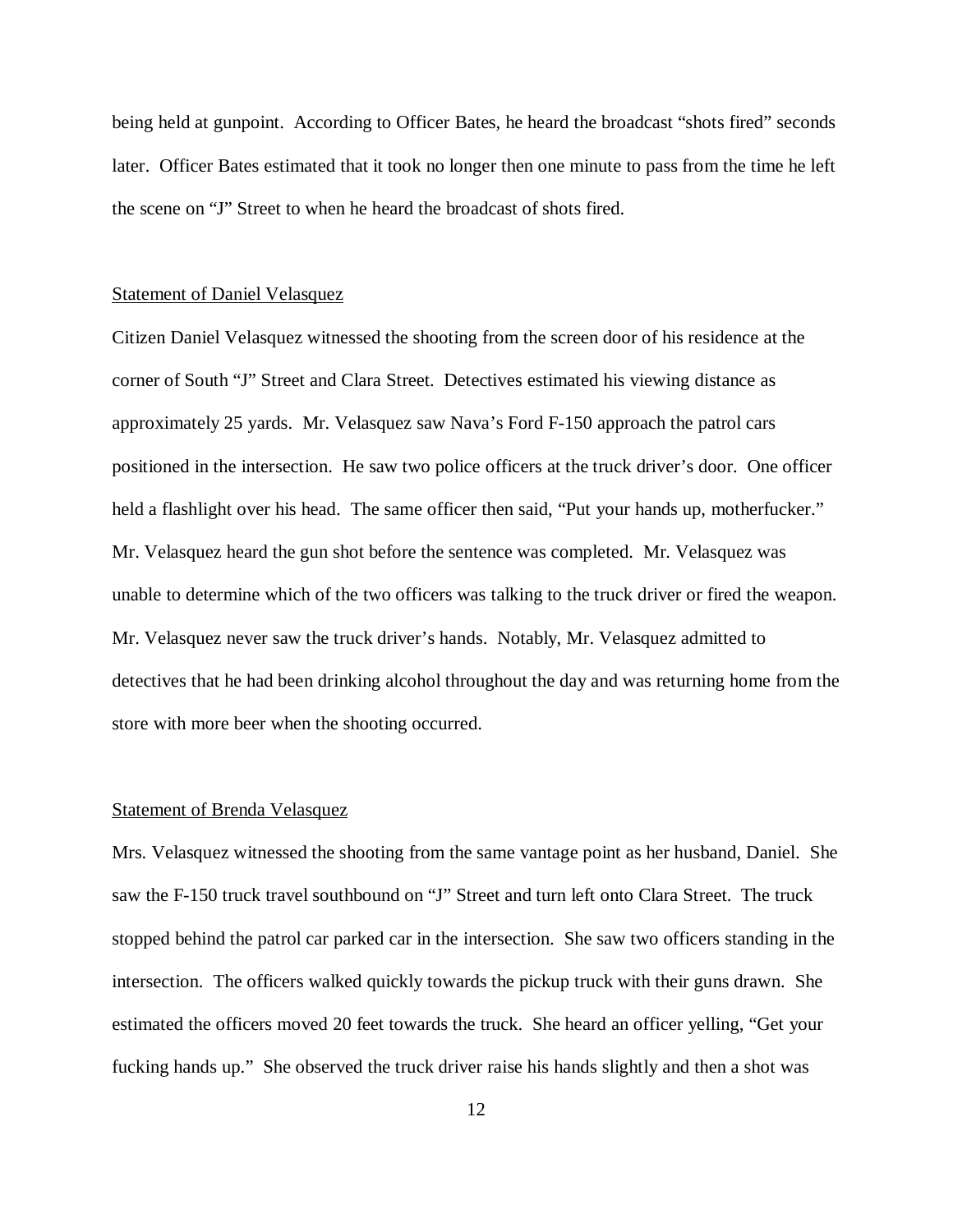fired. The driver then fell to the side. She estimated both officers were two to three feet from the truck driver when the shot occurred. She was unable to see which officer fired the gun.

#### Statement of Arthur Jurado

Mr. Jurado viewed the shooting from his eastward facing kitchen window. His residence apartment is located in the 5300 block of South "J" Street. The day following the shooting, Mr. Jurado approached detectives to inform them that he had witnessed the shooting. He declined an interview at that time and never called the detectives later as he promised. On August 30, 2005, detectives contacted Mr. Jurado at his home. Mr. Jurado stated he saw the truck behind the police car. He was looking at the officer when the shot was fired. He heard yelling "put your hands up, and get your hands up." Mr. Jurado heard "get your hands up motherfucker" once, followed by a shot seconds later. Earlier that evening, Mr. Jurado had heard two sets of gun fire, separated by about 15 minutes, from within his neighborhood.

#### Shooting Scene Description

The shooting took place at the intersection of Clara Street and the northbound lanes of South "J" Street. In this area, South "J" Street is divided by a large drainage canal which runs parallel to "J" Street between the north and southbound lanes. Clara Street runs east off the northbound lanes of "J" Street and crosses "J" Street by means of a small bridge which traverses the drainage canal. The Clara Street bridge crossing is one lane each direction with stop signs on both sides controlling traffic entering onto northbound or southbound "J" Street. There are no stop signs on "J" street in either direction at the Clara Street intersection. Clara Street runs west from "J" Street into the City of Port Hueneme.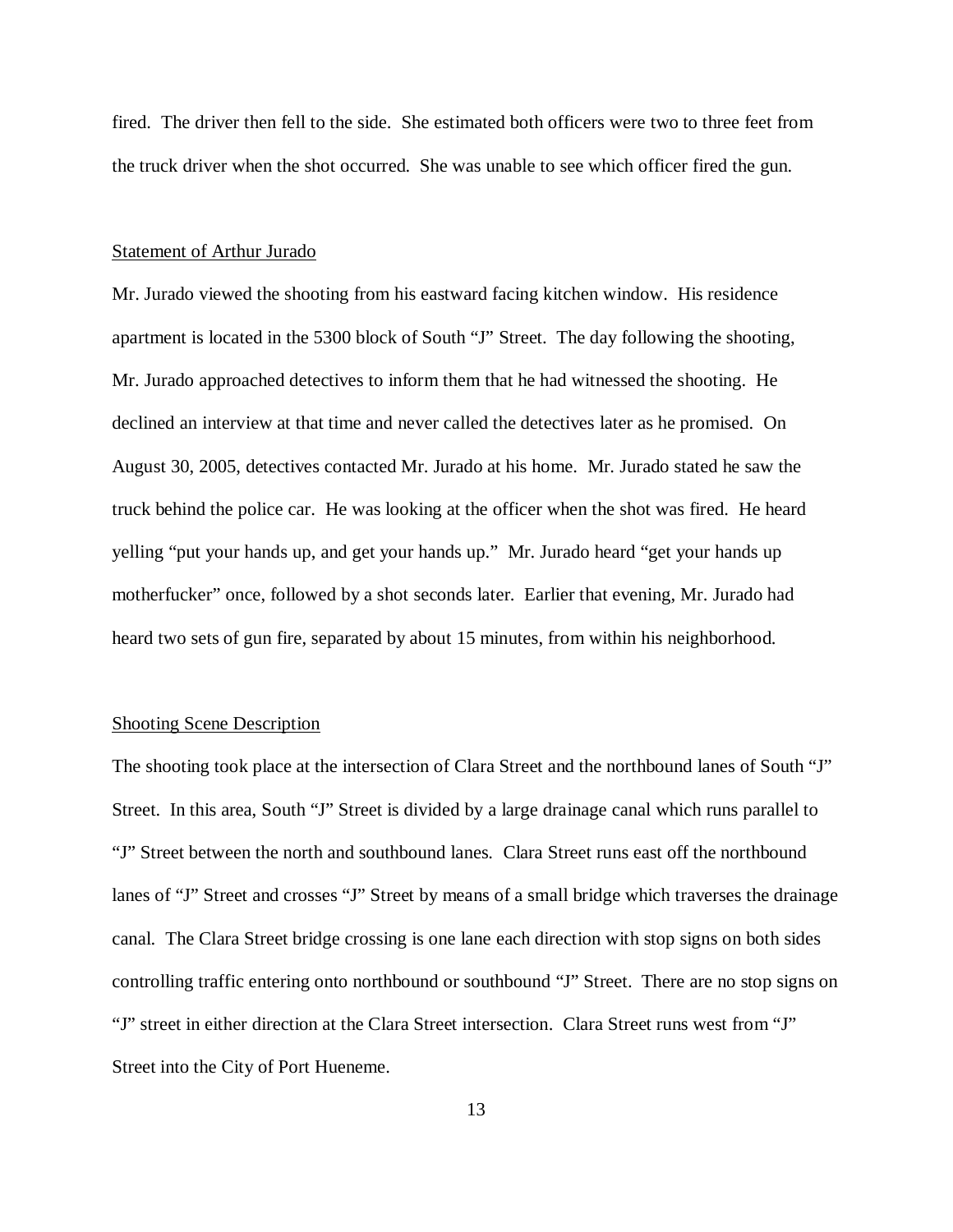The neighborhood surrounding the "J" Street and Clara Street intersection is residential. A large apartment complex is situated on the east side of "J" Street, north of Clara Street. Single-family homes are along the east side of South "J" Street south of Clara Street. Single-family homes and apartment complexes are on both sides of Clara Street, east of South "J" Street.

The intersection at northbound South "J" Street and Clara Street is well lit by municipal street lights. On August 21, 2005, there was an operational street light on the southeast corner of the intersection of "J" Street and Clara Street. A second operational street light was on the west sidewalk of southbound "J' Street, almost centered with the Clara Street bridge. A third operational street light was along the east sidewalk of northbound "J" Street, approximately 50 feet north of the intersection at Clara Street.

#### Vehicles at the South "J" Street and Clara Street intersection

Immediately after Officer Stephens fired his rifle, Sgt. Moore and other officers began to secure the intersection at South "J" Street and Clara Street. The vehicles were not moved or altered before detectives responded to the shooting. The position of the three vehicles was fully documented. [Exhibit 1-D, 2-A, 3-C, 6]

Officer Michael Velasquez's fully marked police unit was parked in the intersection of northbound lane of "J" Street at the intersection of Clara Street. His patrol vehicle had been parked in the middle of the street in order to block the intersection and set up a perimeter. His unit was facing primarily northeast. The front of the patrol car pointed towards the south edge of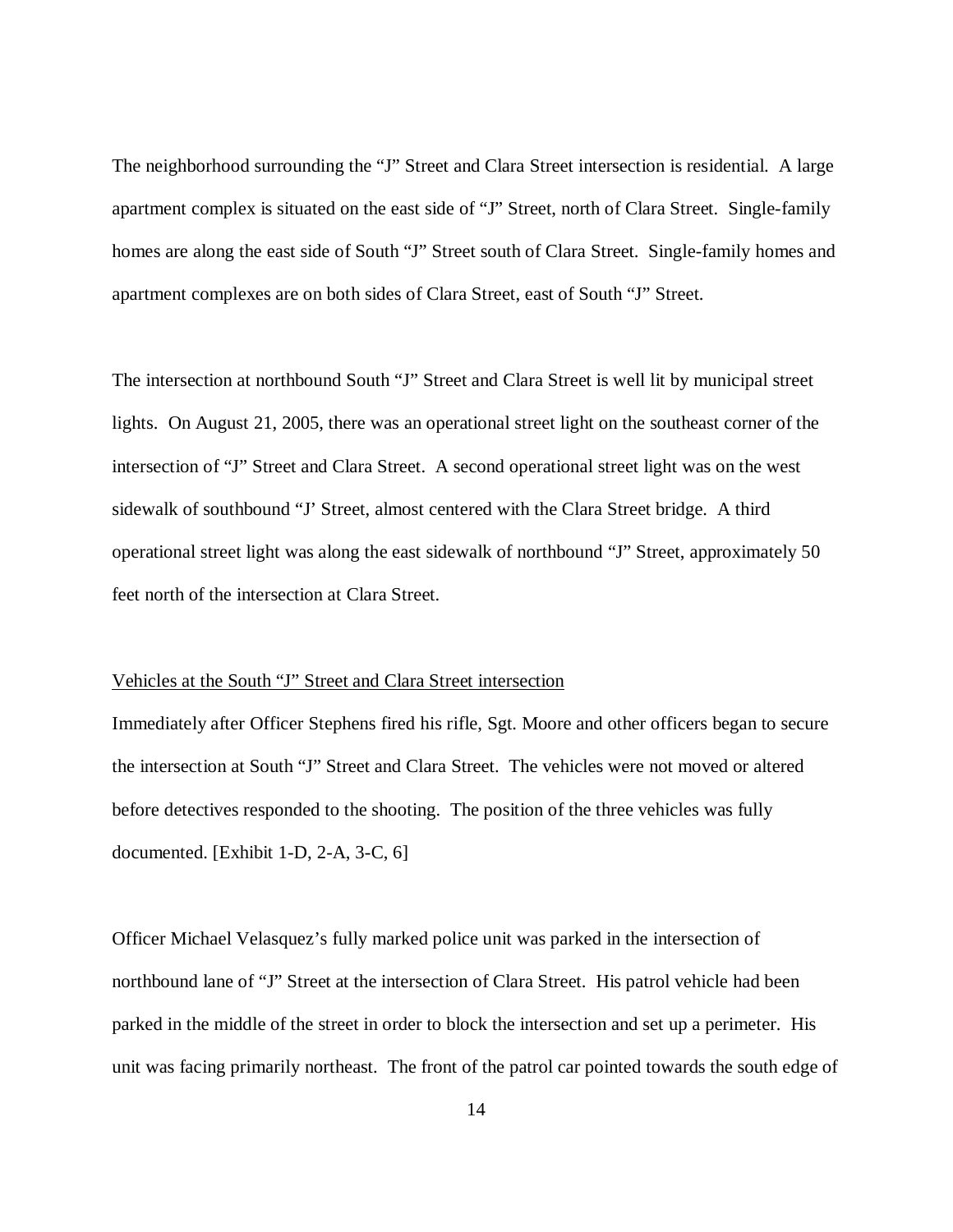the 5300 South "J" Street apartment complex. The headlights were illuminated. The patrol car had two positional spotlights located on either side of the front windshield. The spotlights were aimed back towards Armando Nava's truck.

A silver 2003 Ford F-150 extra cab pickup truck was stopped in the eastern portion of the Clara Street bridge, just west of the northbound lanes of South "J" Street. The front tires of the truck were just past the limit line of Clara Street before crossing onto "J" Street. The truck was approximately three feet from the rear of Officer Velasquez's unit. The truck faced east and slightly south. The front of the vehicle pointed toward the southeast corner of the intersection.

The silver Ford F-150 pickup truck was registered in California to Armando Nava. The truck had an open bed with a black plastic bed liner. The truck had two full doors and two half rear passenger doors for access to the rear seat. Significantly, the driver's door window was fully open. The passenger window was fully closed. Both windows were electric and operational. The truck had "pop open" windows in the rear halfdoors. The small rear door windows were both in the open position. The truck had a tinted glass sunroof which was partially open. The sunroof opened from the back, tilting upward. The truck had a fixed rear window at the back of the cab.

The third vehicle in the scene was a fully marked Port Hueneme police canine unit. The vehicle was positioned in the westbound lane of the Clara Street bridge. It faced directly east, in the westbound lane, just east of the southbound lanes of South "J" Street.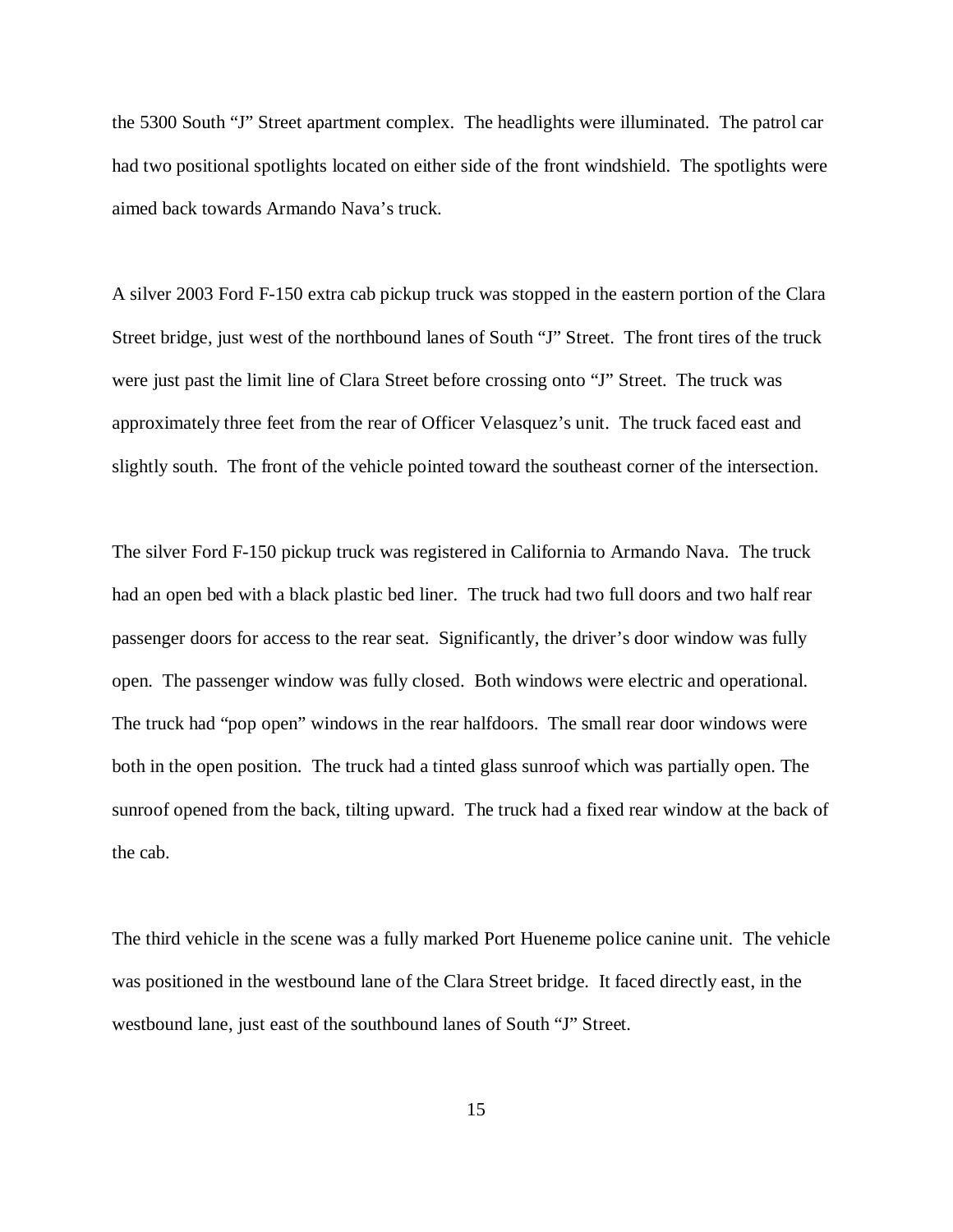#### August 21, 2005, Shooting Scene Investigation and Evidence Collection

Before Armando Nava's truck was removed from the shooting scene, detectives made several important observations. An open Corona beer was located standing upright on the floorboard just to left of the transmission hump. The bottle appeared to be completely full. Armando Nava was found holding a Corona bottle cap in his right hand. The bottle cap was discovered by a coroner investigator when Armando Nava was removed from the truck. An empty Corona bottle and a black plastic bag containing a Corona six-pack bottle holder were on the front passenger side floorboard. [Exhibit 4-A, 4-B] Detectives found and collected two bullet casings in the bed of the truck. [Exhibit 6 PM 3 and 4; Exhibit 2-B, 2-C, 2-D, 3-A]

Armando Nava's appearance was noted by detectives. Mr. Nava had short black hair, a mustache, a small growth of hair under his lower lip, wore a white T-shirt, black Dickie brand pants, and white tennis shoes. His physical appearance was consistent with his California driver's license description: male, 5'7", 120 lbs, and 39 years of age

A live round with ejection marks was found on the walkway just outside the gate to 5300 South "J" Street. [Exhibit 6 PM 7; Exhibit 3-D] The bullet located outside the walk path south of apartment 144 and north of 146. The walk path went from the interior of the apartment complex through a wrought iron gate to South "J" Street.

Detectives found one expended brass shell casing on the ground in the intersection of South "J" and Clara Streets. The brass casing was lying in the street just north and west of Officer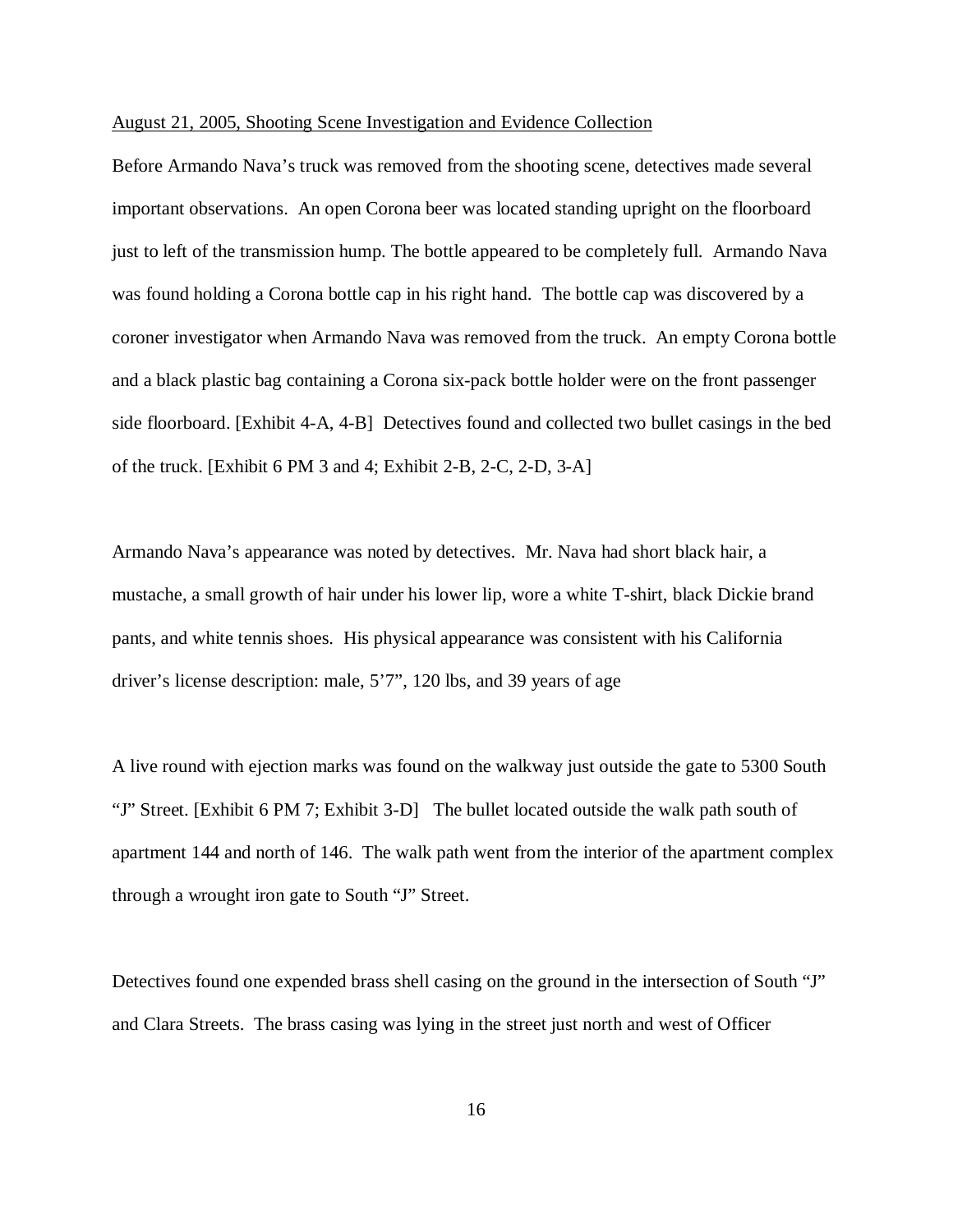Velasquez's police vehicle. The casing was .223 caliber and consistent with the type of round fired by an AR-15 tactical rifle. [Exhibit 6 PM 1]

## August 25, 2005, Shooting Scene Investigation and Evidence Collection

On August 25, 2005, detectives returned to the 5300 block of South "J" Street. They returned to the area to resume the search for expended bullet casings. The search concentrated in the northbound lane of South "J" Street between Clara Street and Pleasant Valley Road. This section of South "J" Street runs on the west side of Evelyn Rayas' apartment complex. In the daylight, detectives found several bullet casings. An expended casing was found along the east curb of the northbound lanes of "J" Street, north of Clara Street [Exhibit 6 PM8]. Three more expended casings were located on the east and west curb of northbound South "J" Street near the lobby and office area of the apartment complex located at 5200 South "J" Street [Exhibit 6 PM 10, 11, 12]. Lastly, two additional casings were found along the west curb of the northbound lane of "J" Street, slightly further north than the preceding three casings [Exhibit 6 PM 13, 14].

While searching for bullet casings, a Corona bottle cap was found in the street along the east curb of the northbound South "J" Street, just north of the walkway that allows entry to the 5300 block apartment complex [Exhibit 6 PM 9]

## August 25, 2005, Re-Creation of Vehicle Positioning

On August 25, 2005, detectives re-created the shooting scene. This was done in order to take clear daytime photographs. Armando Nava's Ford F-150 pickup truck and an Oxnard Police Department patrol vehicle unit were positioned in the intersection. On August 21, 2005, the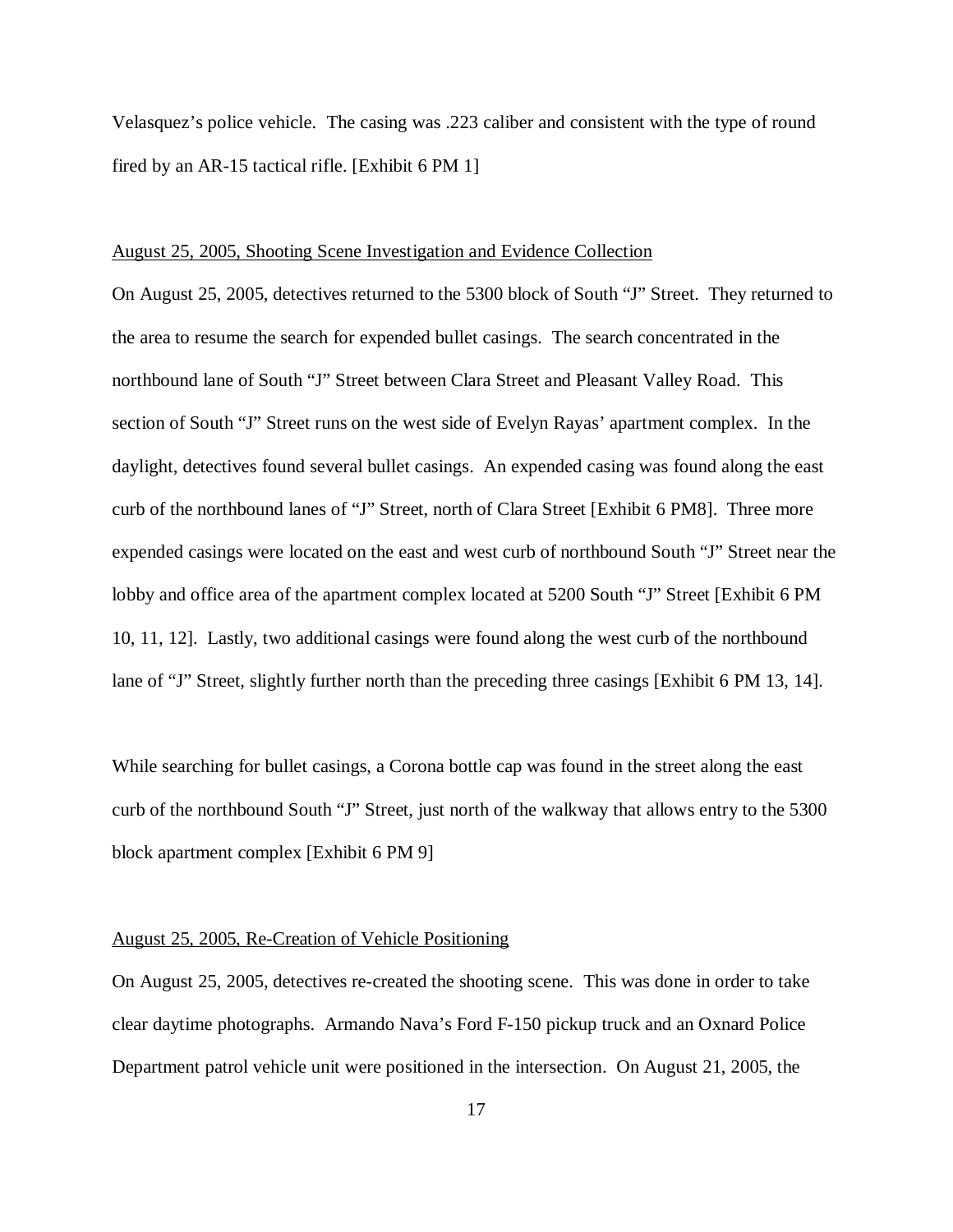position of the vehicles' wheels had been marked on the street with spray paint prior to their removal. Aerial and panoramic photographs were taken. [Exhibit 4-C and 4-D]

#### August 25, 2005, Search of Armando Nava's Truck

On August 25, 2005, Armando Nava's silver 2003 Ford F-150 extra cab pickup truck was extensively examined by detectives and evidence technicians. The truck had been in police custody since the shooting event. The truck vehicle registration was found in the glove box. Consistent with California Department of Motor Vehicle records, the paperwork reflected registration to Armando Nava. In the cab interior, one piece of copper bullet jacket was found on the right rear seat. Black bandanas were found on the front passenger seat. Detectives noted a defect in the material of the right rear headliner. In the truck bed, three additional silvercolored .380 caliber casings were found under a pink Playboy bunny framed picture.

#### Statement of Officer Michael Velasquez

Officer Michael Velasquez was interviewed by detectives on August 22, 2005, at 12:52 p.m. He described the following events. He had been on patrol that night. He had just left the station when he heard the radio broadcast of gun shots in the area of South "J" Street. He began to drive to the location. He did not advise dispatch that he was in route because he did not want to add additional radio traffic while (10-33) emergency traffic was in effect. While enroute, Officer Velasquez heard radio traffic that officers heard additional shots. Officer Velasquez also heard the suspect description broadcast.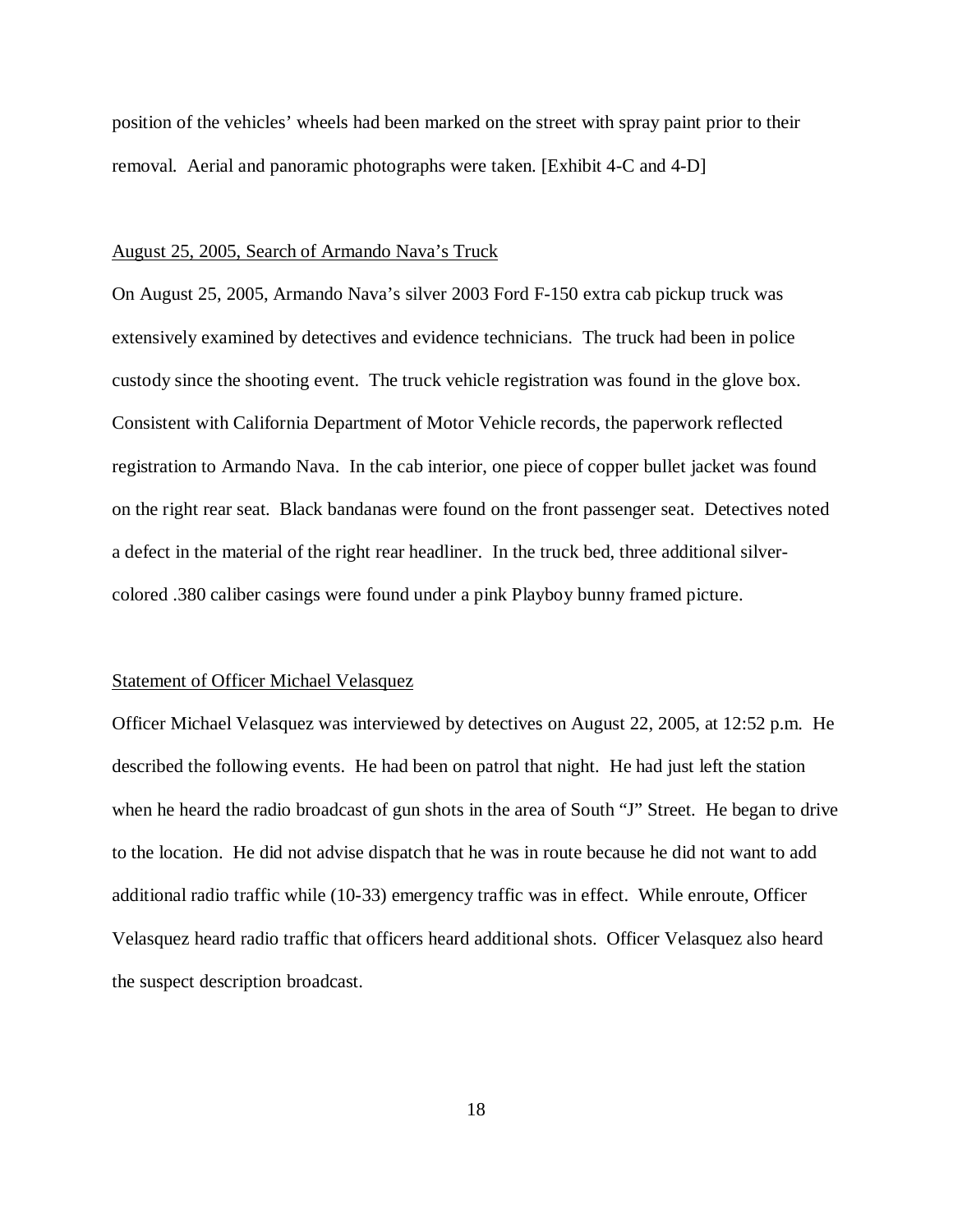Officer Velasquez arrived in the area and stationed himself on the perimeter. He parked in the intersection of northbound South "J" Street and Clara Street. As he stood by his unit in the intersection, Officer Stephens approached and asked if he had heard the recent gun fire. Officer Velasquez had not. Officer Stephens informed Velasquez the recent gun shots sounded westward from their position. Officer Velasquez also heard Officer Stephens broadcast the information pertaining to the six additional gun shots from the Port Hueneme area. Officer Velasquez directed his attention to the west as well as the South "J" Street area. He positioned his patrol unit's two spotlights to illuminate east on Clara Street and north on South "J" Street.

Officer Stephens and Officer Velasquez stood next to each other near the driver's door of Velasquez's patrol car. Officer Velasquez observed a silver F-150 pickup truck travel southbound on South "J" Street and then turn eastbound on to Clara Street. The pickup truck crossed the drainage bridge and slowly approached Officer Velasquez. When the truck was six to eight feet away from him, Officer Velasquez shined his flashlight on the approaching driver. The driver, Armando Nava, asked Officer Velasquez, in English, "What was going on?" Officer Velasquez illuminated Armando Nava's face. He observed Armando Nava to be wearing a white T-shirt. At first, Officer Velasquez discounted the thought Armando Nava might be the suspect because Nava appeared older than the suspect description.

Armando Nava continued to drive his truck eastbound on Clara Street towards the east side of "J" Street. Referring to the suspect description broadcast, Officer Velasquez asked Officer Stephens, "Was the guy in his twenties?" Next, both Stephens and Velasquez shined their lights into Nava's face.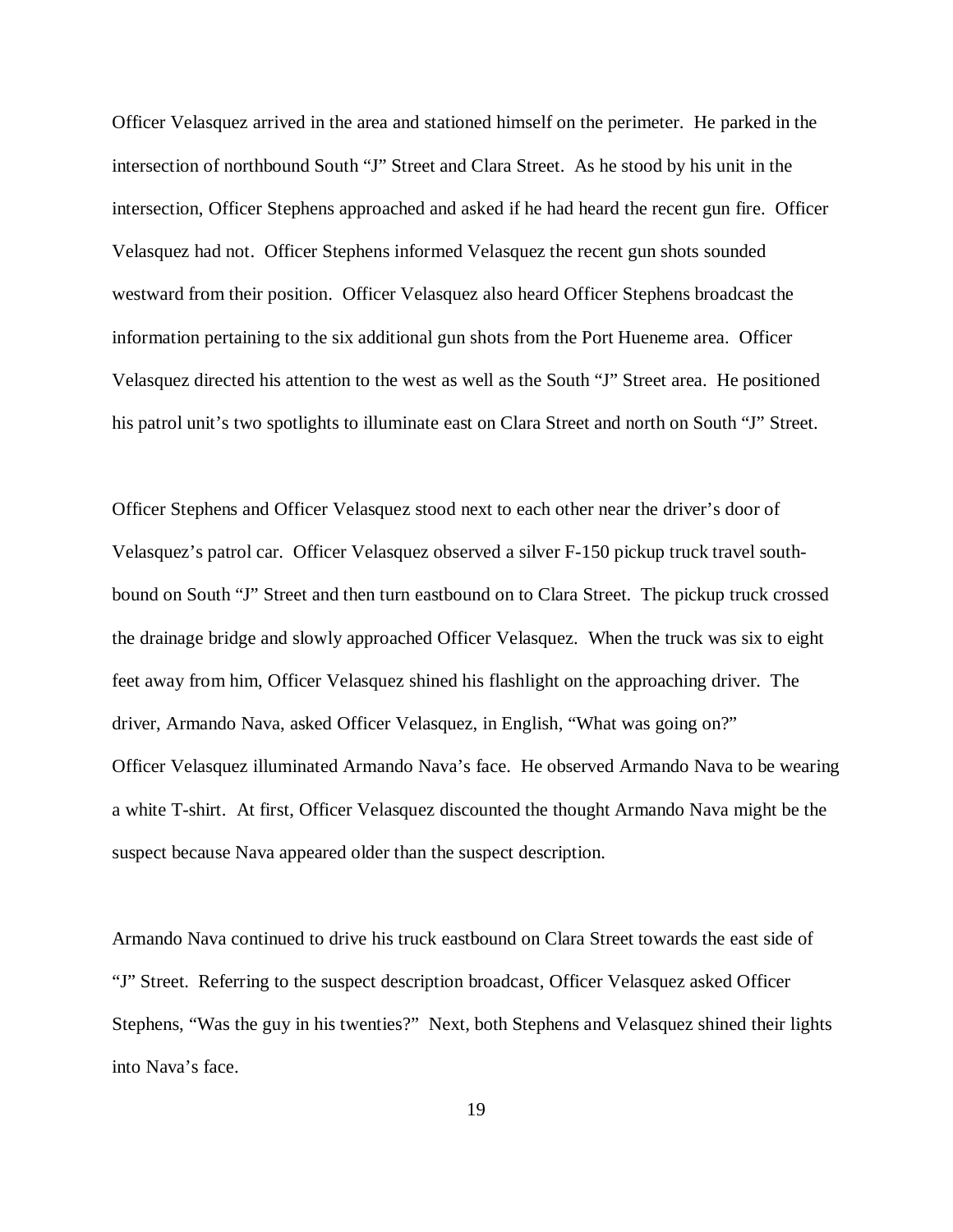Officer Stephens walked straight up to the truck's driver door. He had his rifle slung across his chest. Officer Stephens' light continued to illuminate the interior of the truck cab. Officer Stephens peeked in the cab by looking over the driver's door and into Armando Nava's lap. Next, Officer Stephens' brought his rifle up to Armando Nava's head and told Nava not to move. Officer Velasquez heard Officer Stephens tell Armando Nava, "Don't reach for the gun," or "Don't reach for your lap." During interviews with detectives later that night, Officer Velasquez was unable to recall exactly what Officer Stephens said, but was certain Officer Stephens told Armando Nava not to make any movements. Next, Officer Velasquez heard Officer Stephens state that Armando Nava had a gun. Officer Stephens appeared to maintain visual contact with Armando Nava as he announced the presence of the gun. Officer Velasquez drew his service pistol.

Officer Velasquez stood somewhere between the truck's rear wheel and cab and approximately six to eight feet away from the side of the truck at the moment Officer Stephens drew his rifle. Officer Velasquez moved closer to the truck. He stopped two feet from the driver, behind and to the left relative to Armando Nava's position in the driver's seat. Officer Stephens stood in front of Armando Nava at about a 45 degree angle from the driver's seat. Officer Stephens stood two to three feet away from Officer Velasquez. Both officers had Armando Nava at gun point. Officer Velasquez advised police dispatch that they had "one subject at gunpoint" at Clara Street and "J" Street. Officer Stephens continued to give Armando Nava instructions not to move while the broadcast was made. During a statement made later that night, Officer Velasquez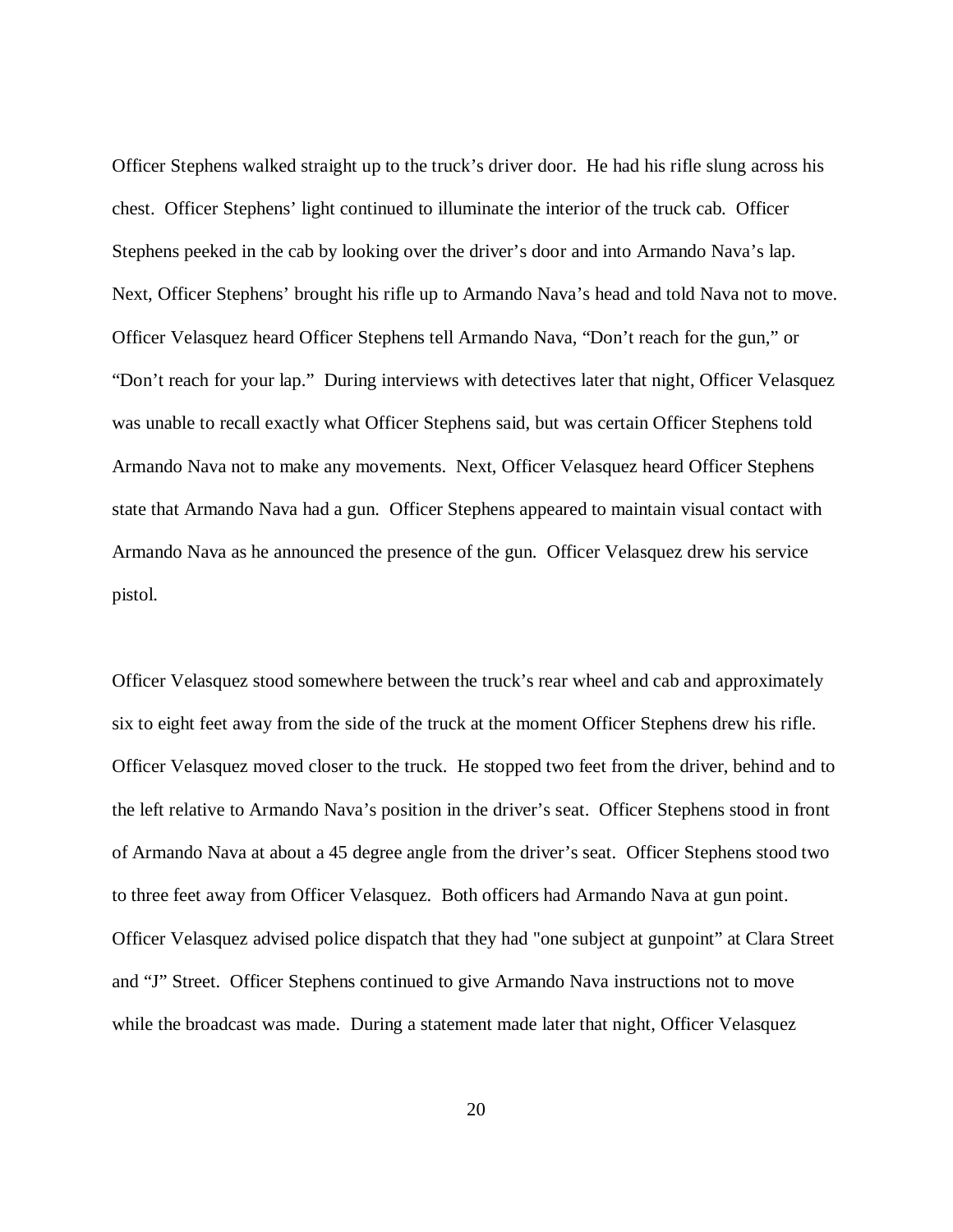estimated that five to ten seconds after the broadcast, Officer Stephens fired his rifle at Armando Nava $^3$ 

Officer Velasquez's position relative to the driver's seat obscured his view of Armando Nava's body. Nonetheless, he was able to continuously maintain visual contact with Nava's face and head due to street lights and Officer Stephens' flashlight. Officer Velasquez saw Armando Nava begin to motion his face down towards his lap just prior to the rifle discharge. Officer Velasquez could not see Armando Nava's arms, hands or into his lap. Officer Velasquez did not see Armando Nava reach for the gun. Officer Velasquez only saw Armando Nava look down towards his lap just prior to being shot.

After the rifle shot, Armando Nava slumped to the left. Both officers backed up to Officer Velasquez's patrol car. They took cover behind the driver's door and continued to monitor the truck. Officer Velasquez turned his unit's spotlight towards the truck. The two men remained in that position as other police officers began to arrive at the intersection.

#### Statement of Officer Derek Stephens

On August 21, 2005, 02:10 a.m., Officer Derek Stephens gave a voluntary statement to Oxnard police detectives. His lawyer was present while he answered questions. Also present in the

 $3$  In light of the stress and intensity of the moment, Officer Velasquez's later estimate to detectives was very accurate. The actual dispatcher's radio traffic recording has at least twelve seconds between the beginning of the announcements "one subject at gun point" and "shots fired."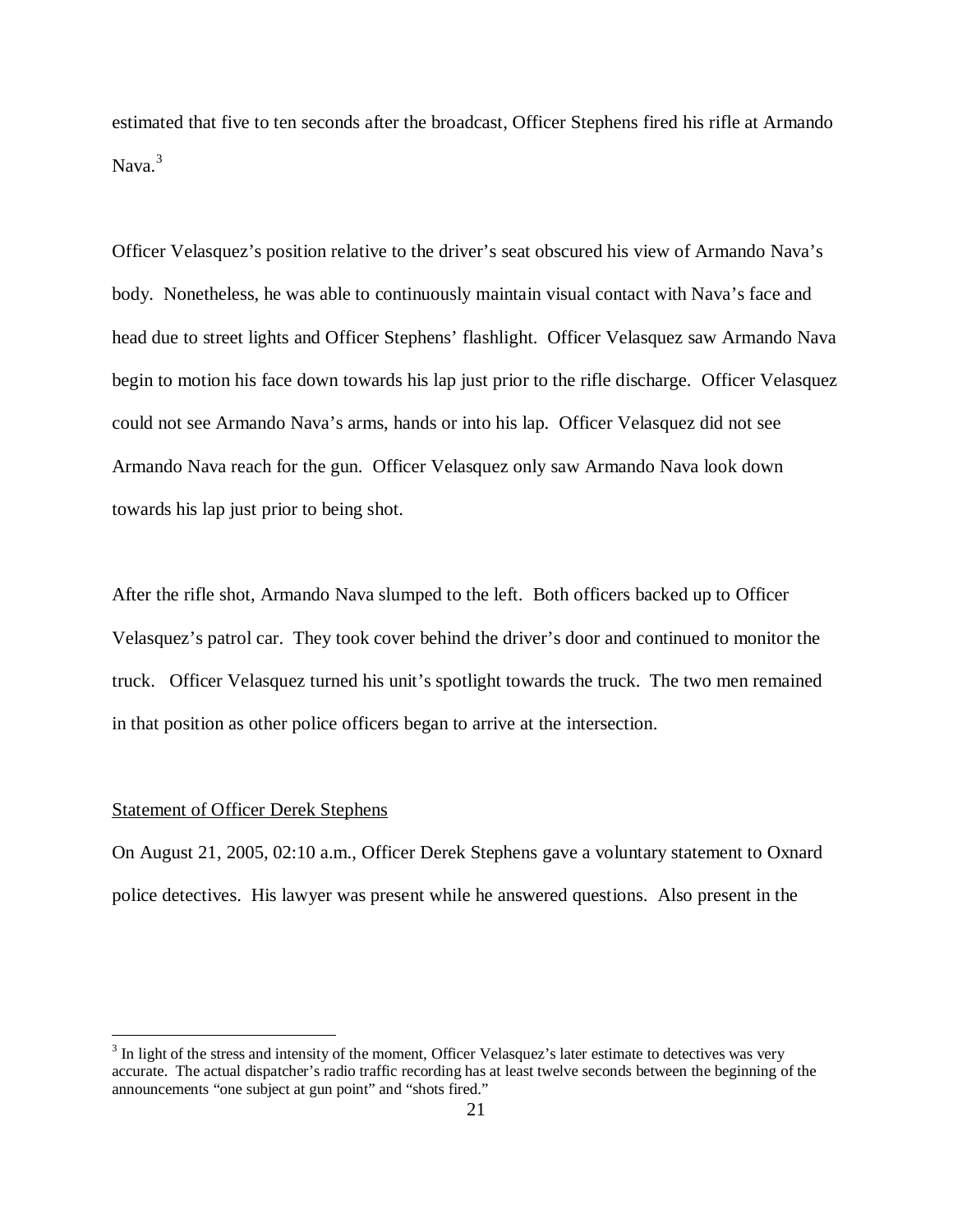room to observe were lawyers for the police association, the City of Oxnard, and Senior Deputy District Attorney John C. West. Officer Stephens gave the following account of events to questions propounded by the police detectives.

On August 21, 2005, Officer Stephens was on patrol and responded to the 5300 block of South "J" Street. He arrived and parked in the southwest corner of the apartment complex on the northbound side of South "J" Street. There, Officer Stephens joined Sgt. Moore. Sgt. Moore directed him to hold a perimeter position. Officer Stephens asked and received permission from Sgt. Moore to deploy his tactical rifle. Officer Stephens took a position in the street in the 5300 block of South "J" Street, just north of the alleyway accessing the apartment complex carports. Sgt. Moore left Officer Stephens' location to search for the primary officers who were somewhere inside the apartment complex.

One minute after he arrived, Officer Stephens was joined by a Port Hueneme police officer. About this time, Officer Stephens heard a suspect description broadcast: suspect was possibly last seen going towards "J" Street, Hispanic male in his 20s, wearing a white T-shirt and blue jeans. While still in the company of the Port Hueneme police officer, Officer Stephens heard six very close sounding gun shots. The shots came from the west of their location, which is the City of Port Hueneme. Officer Stephens advised dispatch of gun shots. The Port Hueneme police officer left Officer Stephens to investigate the gun fire from within his city.

Before the Port Hueneme police officer left, Officer Stephens decided to maintain the perimeter closer to Oxnard Police Officer Velasquez's location. Officer Velasquez was positioned in the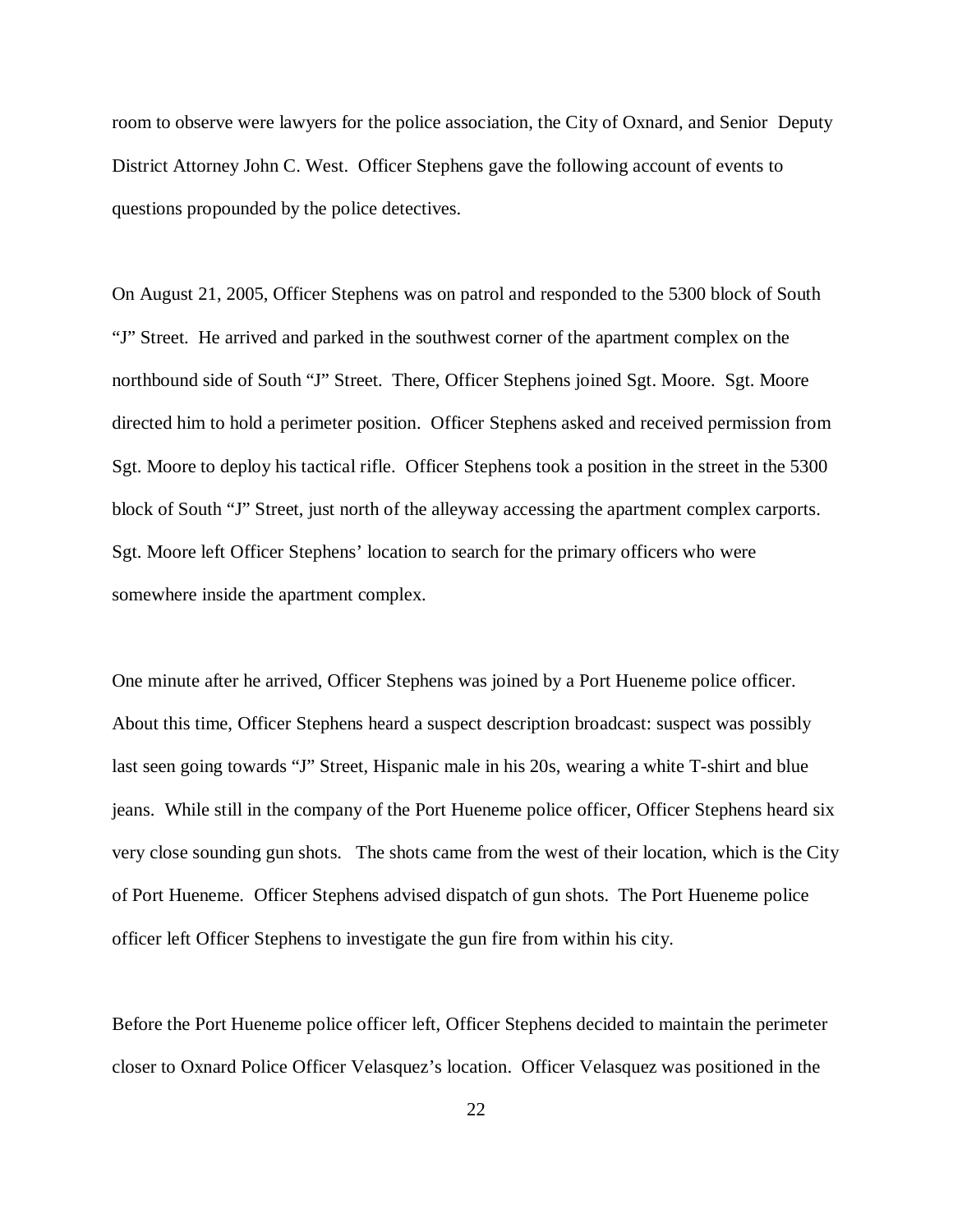area of Clara Street and South "J" Street. Officer Velasquez's patrol car was positioned on the northbound side of South "J" Street, facing northeast, inside the Clara Street intersection. The patrol unit's spotlight was activated and shining both northbound and eastbound. Officer Stephens estimated that he was near Officer Velasquez's patrol car for approximately a minute when he then noticed Officer Velasquez was walking toward a pickup truck. Officer Stephens did not see the pickup truck arrive. When he first noticed the truck, it was on eastbound Clara Street, stopped on the paved drainage canal bridge, five feet behind Officer Velasquez's patrol car. Officer Stephens saw Officer Velasquez by the truck, presumably for the purpose of contacting the driver. Officer Stephens saw Officer Velasquez standing in a standard traffic stop position behind the driver's left shoulder at the driver's side door frame. Officer Velasquez verbally called to Officer Stephens and asked for the description of the suspect. Officer Stephens left his position in the roadway, northbound South "J" Street close to the drainage canal side of the road, to walk towards the truck. As he walked, he told Officer Velasquez the suspect description of a Hispanic male with a white T-shirt and blue jeans.

Officer Stephens continued to walk towards the pickup truck's driver side. He noted the driver wore a white T-shirt. Officer Stephens shined his flashlight into the truck cab. The driver's window was down. He elevated his height by rising up on his toe. He focused his flashlight on the driver's pants in an attempt to ascertain the color. While doing so, Officer Stephens observed a silver, nickel-plated hand gun on the driver's lap. Officer Stephens did not see whether the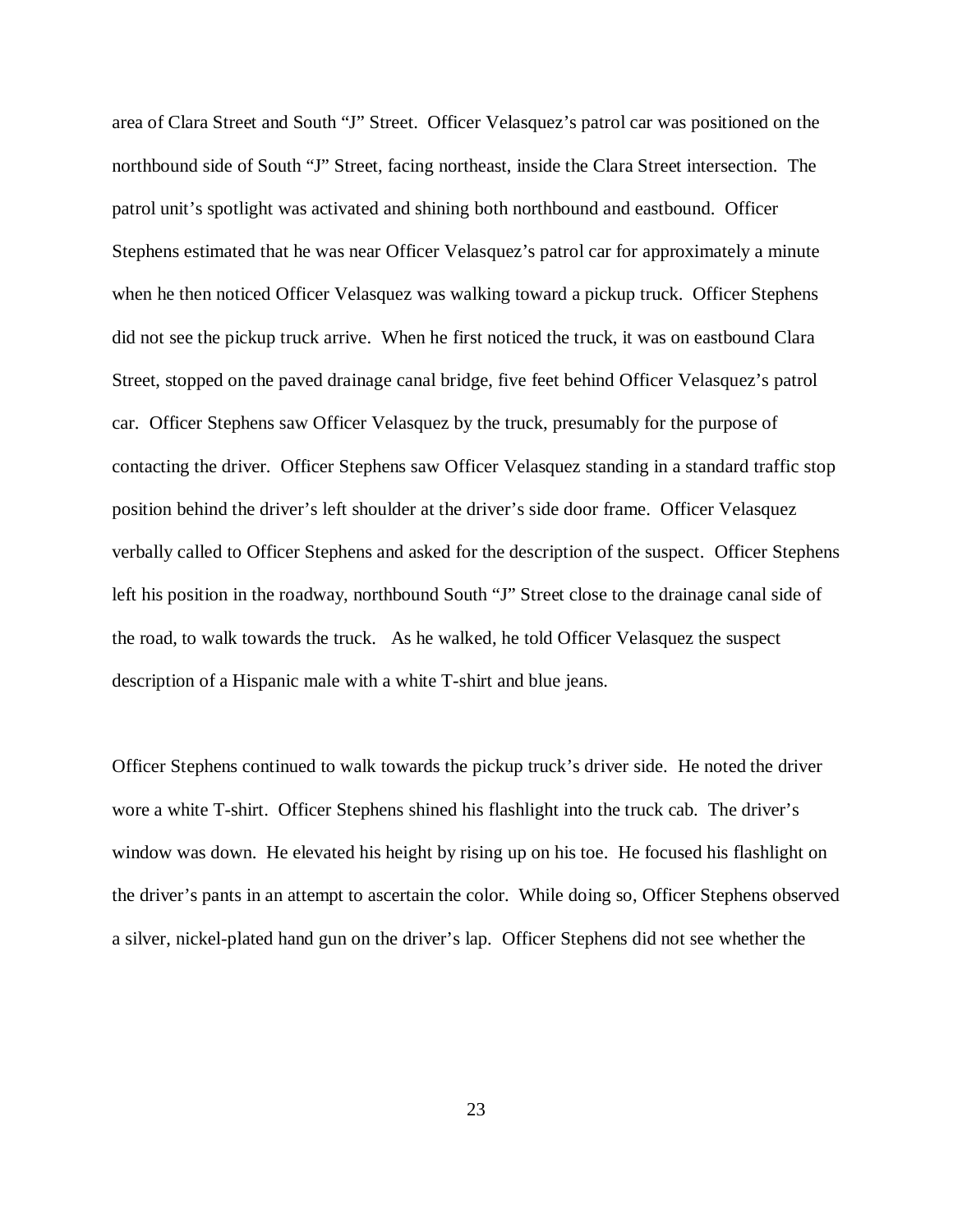hammer was cocked or the slide was in the open position. Officer Stephens estimated he was five feet from the truck when he observed the gun. $4$ 

Officer Stephens described to detectives what he saw as his flashlight directly illuminated the gun. In his words, "[the gun] was seated on his lap, his legs were together, knees pretty much touching, the weapon was seated on his, basically over his left leg, with the barrel of the weapon pointed towards the door, kind of down towards his knee and also towards the driver's side door, so that you would say the right side of the weapon was facing up." The gun's grip was directed towards the steering wheel. The driver's hands were near the steering wheel, but were not holding onto the wheel.

Recognizing a gun, Officer Stephens brought his flashlight down with his left hand, while raising his tactical rifle with his right hand. The rifle had been resting across his chest in a sling. Officer Stephens told Officer Velasquez, "He has a gun in his lap," as he shouldered the rifle. Officer Stephens immediately ordered the driver to keep his hand up. He was unable to recall the exact words he used. He repeated the command three times. Officer Velasquez was positioned immediately off Officer Stephen's right shoulder. He told detectives he was less than ten feet away from the driver of the truck. Relative to the driver of the truck, with 12 o'clock being directly in front of the driver, Officer Stephens described being at the driver's 10 o'clock position.

<sup>&</sup>lt;sup>4</sup> It is doubtful Officer Stephens was as far as five feet from the truck when he observed the gun. Detectives attempted to re-create Officer Stephens' viewing angle into the driver's seat. Taking into consideration the height of Armando Nava's thighs, compression of the seat cushion, and bottom height of the driver's door window frame, a man of similar stature standing erect could begin to see the top of the driver's lap from a distance of 16 inches from the truck door. In any event, there is no doubt that Officer Stephens saw the gun inside the truck. He verbally announced that fact, which Officer Velasquez broadcasted to the dispatcher prior to other police officers in the area hearing the rifle report.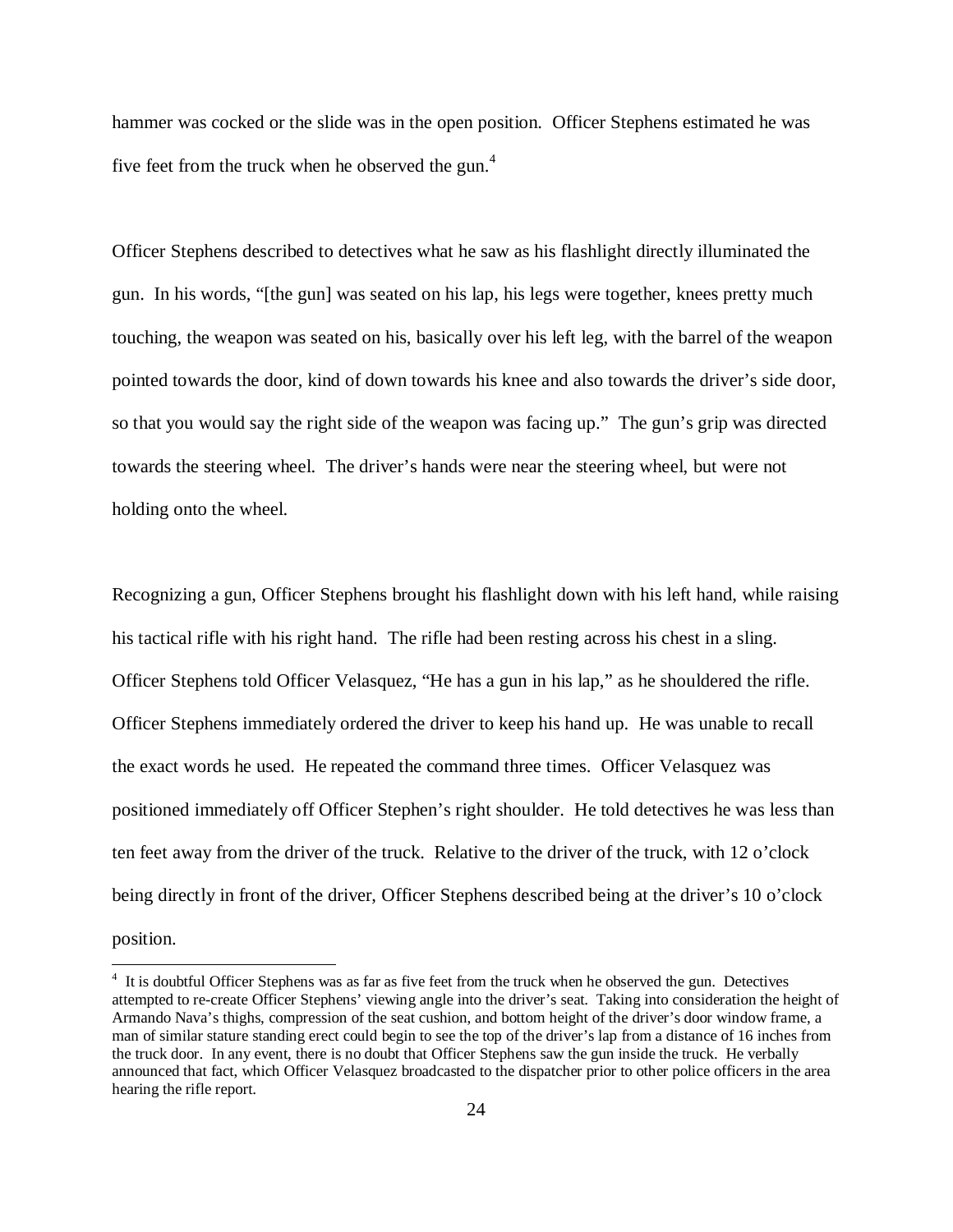As Stephens began to move back from the truck, the suspect brought both of his hands down rapidly. The driver's right hand went directly on top of the weapon. Officer Stephens explained, "[He] grabbed the weapon in a manner that, which I, I felt that he was not grabbing it to push it away or do anything with the weapon other than to pick it up and use the weapon. In other words, he grabbed the weapon by the handle and his finger was near the trigger. That's when he began to bring the weapon up off his lap, and that's when I fired one round from my assault rifle." Officer Stephens stated that he believed, based on the manner in which Armando Nava was moving his hands, the driver was going to try to shoot him or Officer Velasquez.<sup>5</sup>

After firing his rifle one time, Officers Stephens and Velasquez both retreated to the front of Officer Velasquez's patrol car. Officer Stephens broadcasted that shots had been fired. Other officers began to arrive very quickly.

#### Autopsy

Medical Examiner Dr. Janice Frank performed an autopsy on Armando Nava on August 22,  $2005.<sup>6</sup>$ 

<sup>&</sup>lt;sup>5</sup> Officer Stephens' estimate that he was less than ten feet from the truck when he viewed Armando Nava drop his hands towards the handgun is inconsequential. Officer Stephen's AR-15 rifle produces a stippling pattern similar to Armando Nava's wounds when the rifle muzzle is discharged four to six inches from the target. Hence, when observing Armando Nava's hand drop on the handgun and the coincident rifle discharge, Officer Stephens could not have been further from Armando Nava than slightly more than the length of his rifle.

<sup>6</sup> This is Coroner's case number 688-05.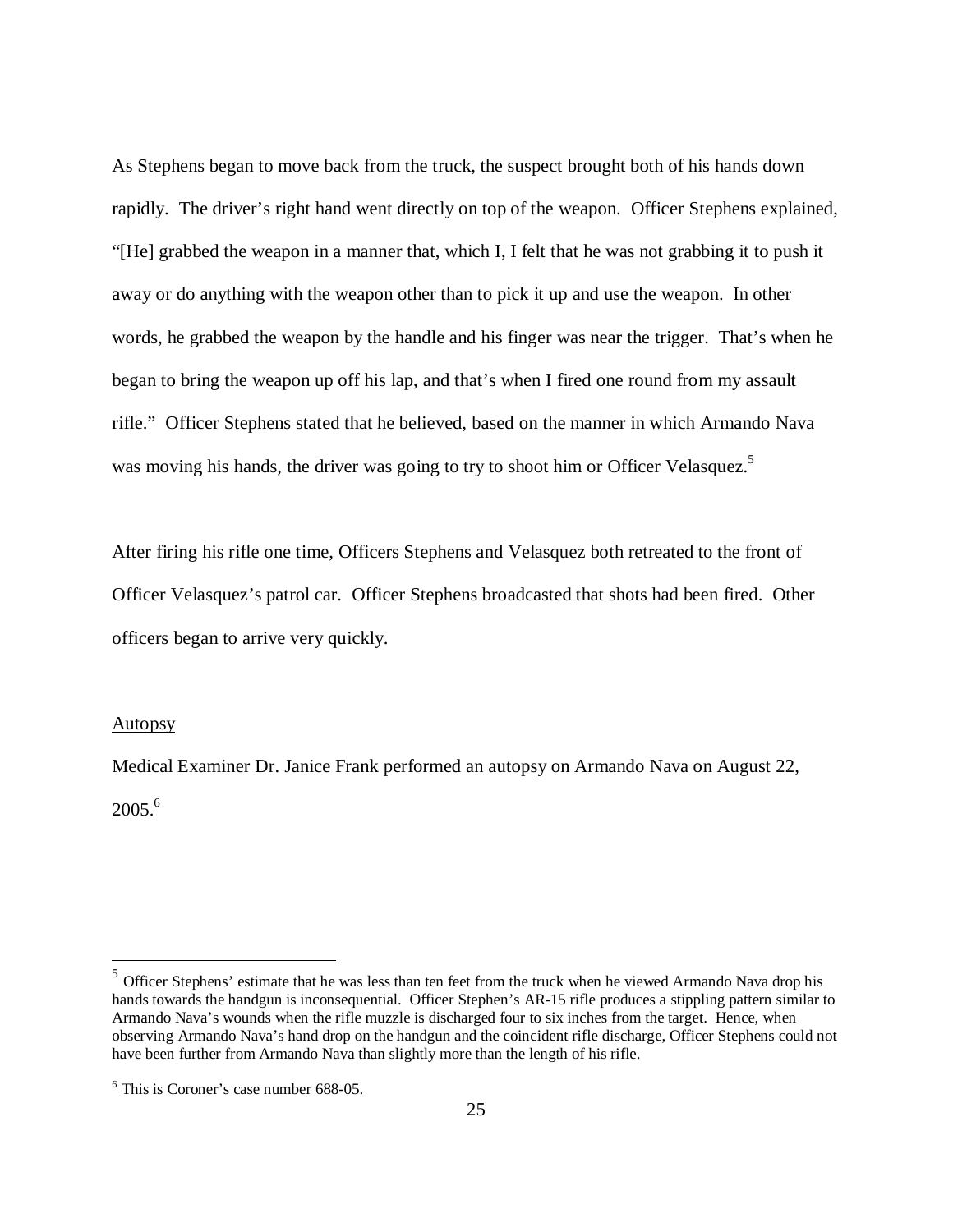Mr. Armando Nava arrived at the Medical Examiner's Office in a sealed medical examiner's blue bag. He weighed 121 pounds. He measure five feet six inches. He was clothed in a white T-shirt, black Dickie brand trousers, and white Rebok brand shoes. Twelve rounds of live .380 caliber ammunition were found in his right front pants pocket.

Examination of the body found one gunshot wound to the head. The wound entrance was on the left side of the head, at the left lateral orbital ridge. A grey deposit was seen on most of the entrance wound, as well as stippling. The diameter of the stippling measured 2-3 centimeters in length. The bullet passed through the brain. The bullet exited the head at the back, approximately five inches from the top of the head and centered at the posterior midline. The direction of travel was front to back, left to right, with minimal vertical deviation. No bullet or bullet fragments were recovered from the subject's head.

Dr. Frank determined the cause of death to be a single gunshot wound to the head. The manner of death was categorized as a homicide during a law enforcement contact.

#### Stippling Tests

On September 21, 2005, stippling tests were conducted on Officer Derek Stephen's tactical rifle. The purpose of the tests was to create exemplar stippling patterns for comparison to the stippling on Armando Nava's facial wound. The exemplars were made using Oxnard Police Department issued .223 caliber ammunition, the same ammunition used by Officer Stephens on August 21, 2005. The exemplars were made by firing the rifle into pig flesh from graduating distances, from muzzle contact up to 24 inches away. Forensics firearms technician Leonard Romero concluded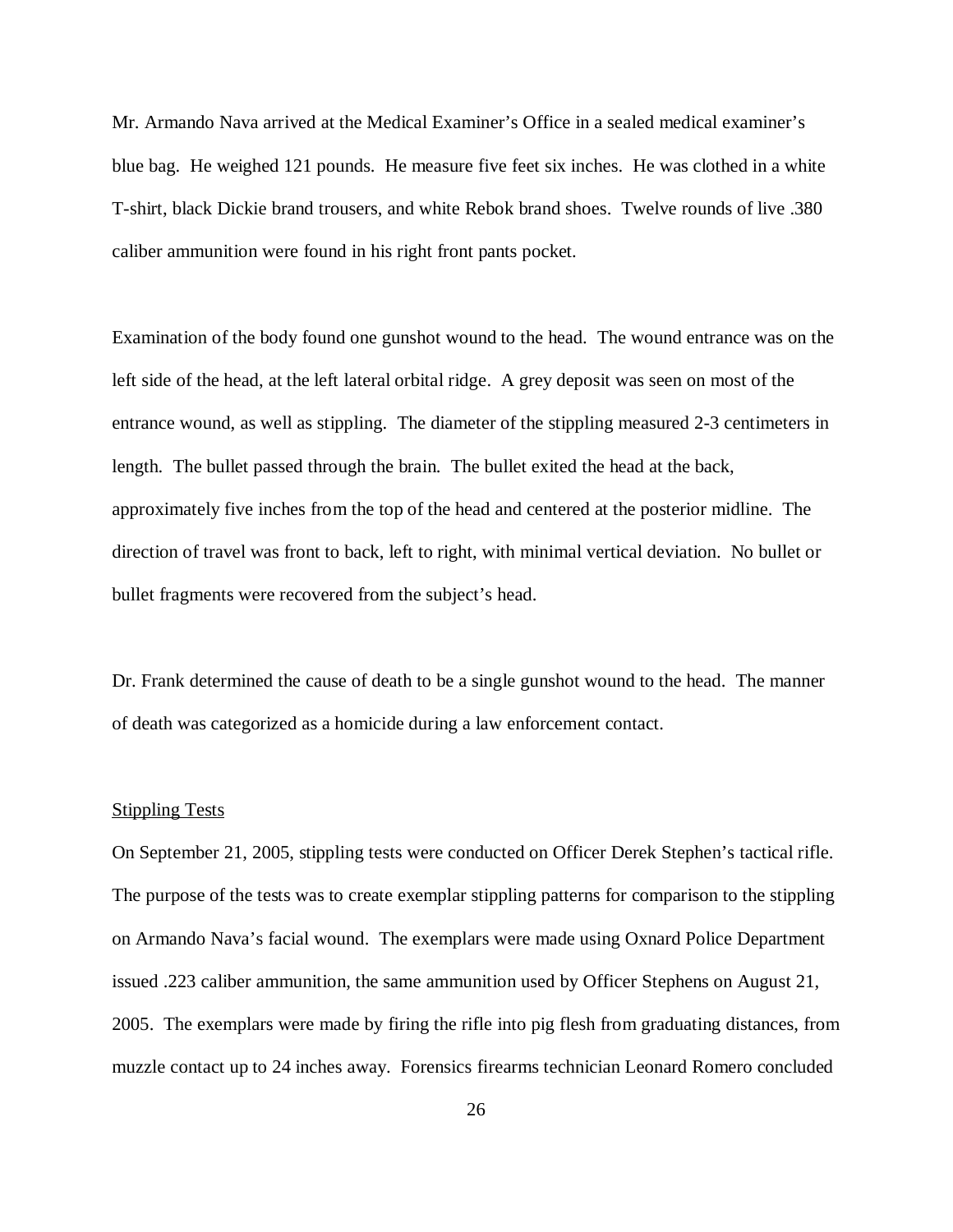that the exemplar stippling patterns most consistent in diameter to the Armando Nava's wounds occurred where the rifle muzzle discharged four to six inches from the target.

## **Toxicology**

A sample of Armando Nava's blood and urine was collected during the autopsy. The Ventura Sheriff's Department Crime Lab tested the blood and urine for alcohol content. The tests determined his blood to be .32 percent. The tests determined his urine to be .42 percent. The lack of correspondence between his blood and urine alcohol content is not unusual. Higher levels in the urine generally mean the body is in a post absorptive state.

## ASTRA .380 Semi-Automatic Firearm History

The semi-automatic handgun found in Armando Nava's lap on August 21, 2005, had been stolen during a 1986 residential burglary. (DR-86-08011) Police reports related to that investigation do not include Armando Nava as a suspect. In short, it does not appear that Armando Nava was the burglar in the taking of the pistol. How Armando Nava came into possession of the handgun is unknown.

## Latent Fingerprints

A variety of evidence was processed for the presence of latent fingerprints. However, no latent fingerprints were obtained from any of the items. The following items were processed: Corona bottle cap from the east curb of South "J" Street [Exhibit 6 PM9], bullet casings located in the street near 5300 South "J" Street [Exhibit 6 PM 10, 11, 12, 13, 14], Armando Nava's Astra .380 caliber handgun, bullet casings from Armando Nava's truck bed [Exhibit 6 PM 3, 4], live bullet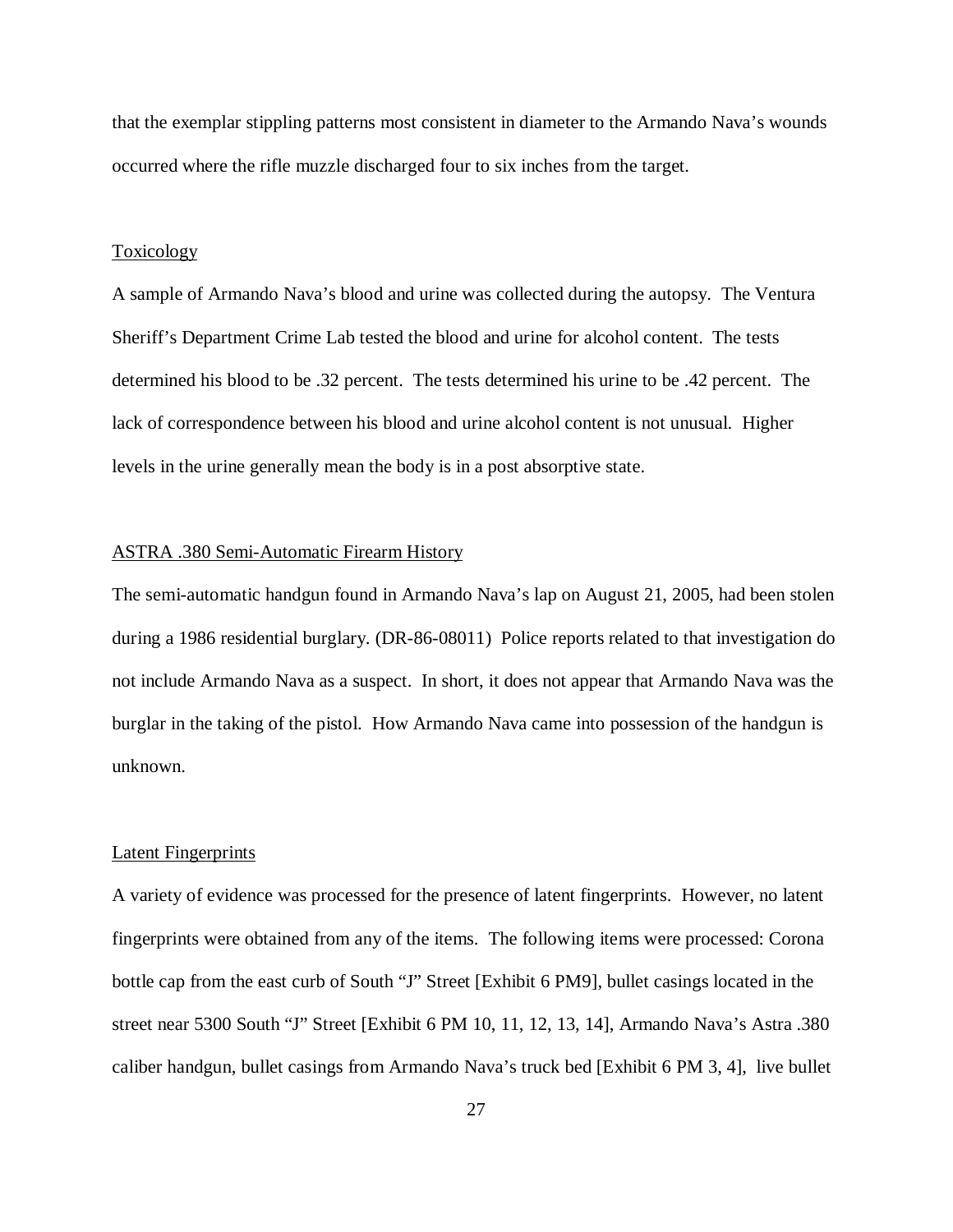cartridge found at the apartment walkway [Exhibit PM 7], bullet cartridges collected from Armando Nava's pants pocket during the autopsy, and two bullet cartridges found in Armando Nava's dresser drawer.

## Firearms, Ballistics and Forensic Tool Mark Analysis

Officer Derek Stephens possessed two guns at the time of the contact with Armando Nava. He had a Sig Sauer .45 caliber model P220 semi-automatic handgun. The gun was holstered throughout the contact with Armando Nava, as determined by witness statements and inspection of the weapon, its magazines, and the crime scene. Officer Stephens' handgun was an Oxnard Police Department approved side arm. Officer Stephens' second gun was an Oxnard Police Department issued Colt AR-15 .223 caliber automatic rifle, serial number 1818756. At the time the rifle was seized from Officer Stephens, moments after the shooting, the rifle had one round in the chamber and 25 cartridges in the magazine. It was determined that one round had been fired on August 21, 2005.

Officer Michael Velasquez possessed one gun at the time of the contact with Armando Nava. He had a Beretta 9mm model 92FS semi-automatic handgun. His gun was drawn on suspect Armando Nava but was never fired.

The gun found in Armando Nava's lap was an Astra .380 caliber semi-automatic handgun. The handgun has a blue steel frame and a black plastic hand grip. The handgun has a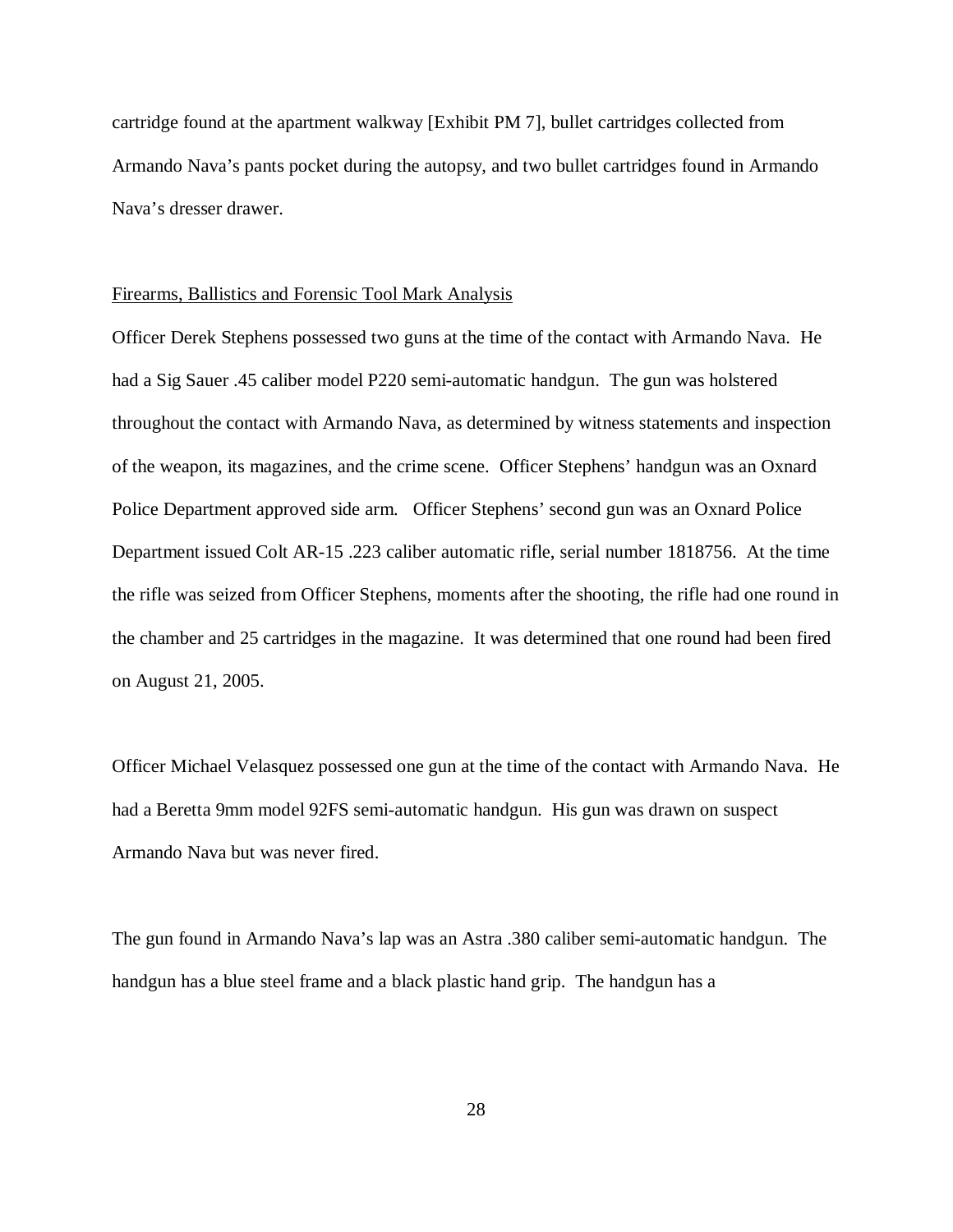stainless steel barrel, which is visible when the slide is locked back. [Exhibit 1-B, 1-C] When found, Armando Nava's handgun was unloaded. Although the magazine was inserted in the handgun frame, no bullets were in either the magazine or barrel.

Tool mark and ballistics expert Leonard Romero of the Oxnard Police Department examined evidence collected at the crime scene, evidence from Armando Nava's bedroom, Officer Stephens' rifle, and Armando Nava's handgun. Officer Stephens' .223 caliber AR-15 rifle and Armando Nava's handgun were examined and determined to operate and function normally. Mr. Romero then compared bullet casings and a cartridge found at the crime scene to Officer Stephen's rifle and Armando Nava's handgun and reported the following conclusions. The discharged bullet casings found in the street along the 5300 block of South "J" Street [Exhibit 6 PM 10, 11, 12, 13, 14] had all been fired from Armando Nava's .380 caliber handgun. The two bullet casings found in the truck bed [Exhibit 6 PM 3, PM 4] had also been fired from Armando Nava's handgun. The copper jacketed bullet found along the east curb of the northbound lanes of South "J" Street, approximately 149 feet 5 inches north of the south curb line of Clara Street [Exhibit 6 PM8], was .380 caliber and had been discharged from Armando Nava's handgun. The intact bullet cartridge [Exhibit 6 PM7] found on the walkway leading from the sidewalk into the Dolphin Bay apartment complex at 5300 South "J" Street was a .380 caliber CCI brand cartridge. The intact bullet cartridge had been cycled through the magazine and ejection port of Armando Nava's handgun. The .223 cartridge case found in the street by Officer Velasquez's patrol car [Exhibit 6 PM1] had been fired and expended from Officer Stephens' rifle. Lastly, the two bullet cartridges found in Armando Nava's bedroom dresser drawer were both .380 caliber and designed to be discharged in a .380 chambered firearm like Armando Nava's .380 caliber handgun.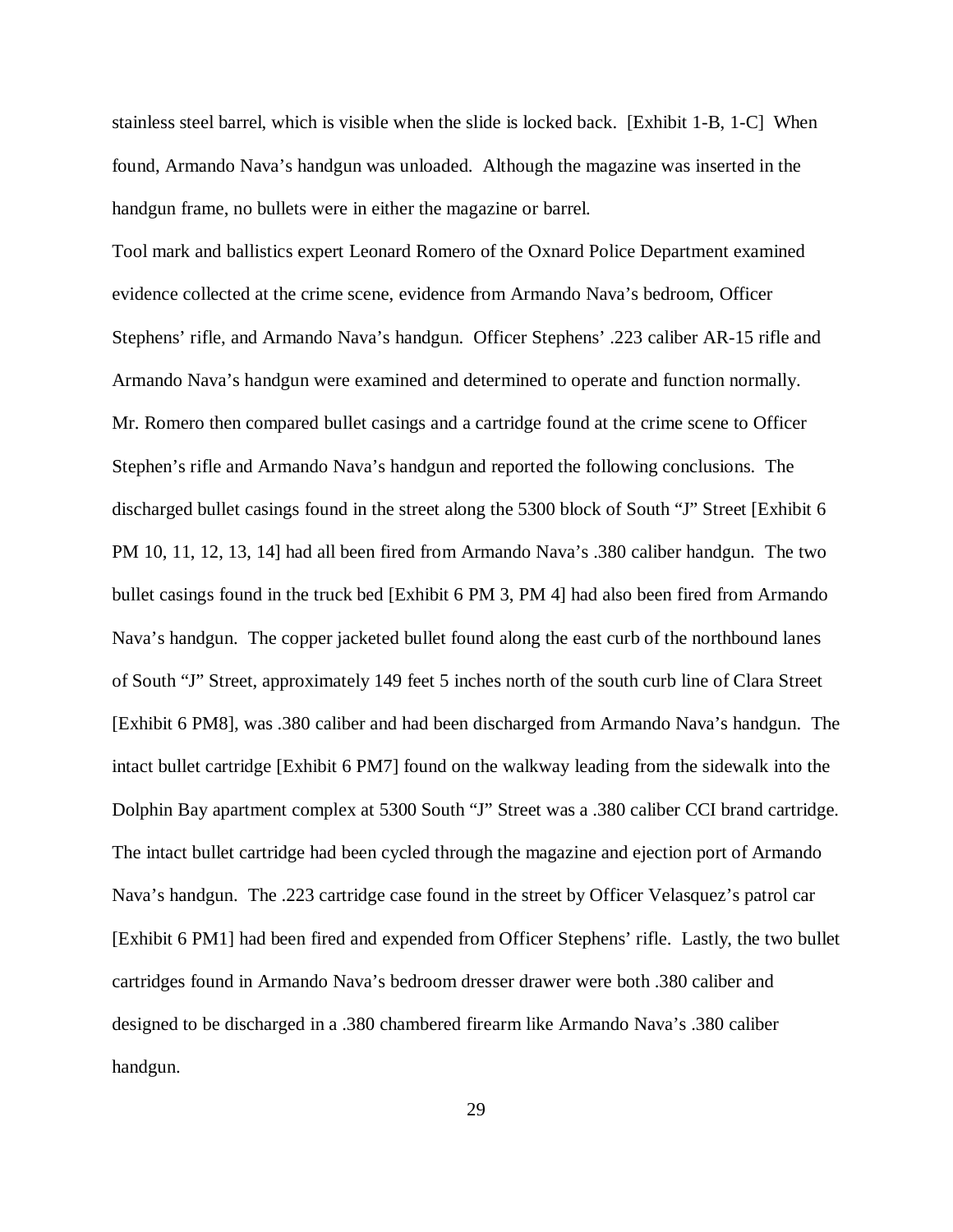#### Oxnard Police Department Patrol Rifle Policy

Oxnard Police Department policy, on August 21, 2005, approved deployment of departmentissued Colt AR-15 .223 caliber semi-automatic rifles by qualified police officers. In a report dated May 17, 2006, Sgt. David Villanueava, Rangemaster, compiled the relevant Oxnard Police Department policies and records which documented that Officer Derek Stephens was qualified as a Patrol Rifle Officer on August 21, 2005. First, Officer Stephens met the qualifications to be a Patrol Rifle Officer pursuant to Oxnard Police Department policy Section 313, titled "Policy Guideline for Patrol Rifle Deployment," and completed both the 24-hour POST-certified course of instruction on May 9, 2004, and re-qualification course on April 16, 2005. Second, the rifle Officer Stephens discharged on August 21, 2005, was the very rifle the Oxnard Police Department issued to him on May 7, 2004 (Colt Model M16A1 serial number 1818756). Third, according to Sgt. David Villanueava, Sgt. Fred Sedillos and Commander Scott Whitney approved Officer Stephens' training and carrying of the rifle. Fourth, the deployment of the rifle by Officer Stephens was compliant with Department Policy Section 313, wherein he had the express permission of the on–scene patrol sergeant, Sgt. Moore. And fifth, the deployment of the rifle by Officer Stephens was in accordance with Oxnard Police Department Policy Manual Section 300, Standard Use of Force. Oxnard Police Department policy did not prohibit use of a rifle instead of a handgun. Department policy permitted deployment of a firearm applicable to handle the threat faced. Here, Officer Stephens faced an unidentified individual or individuals discharging a firearm within an urban city block after dark.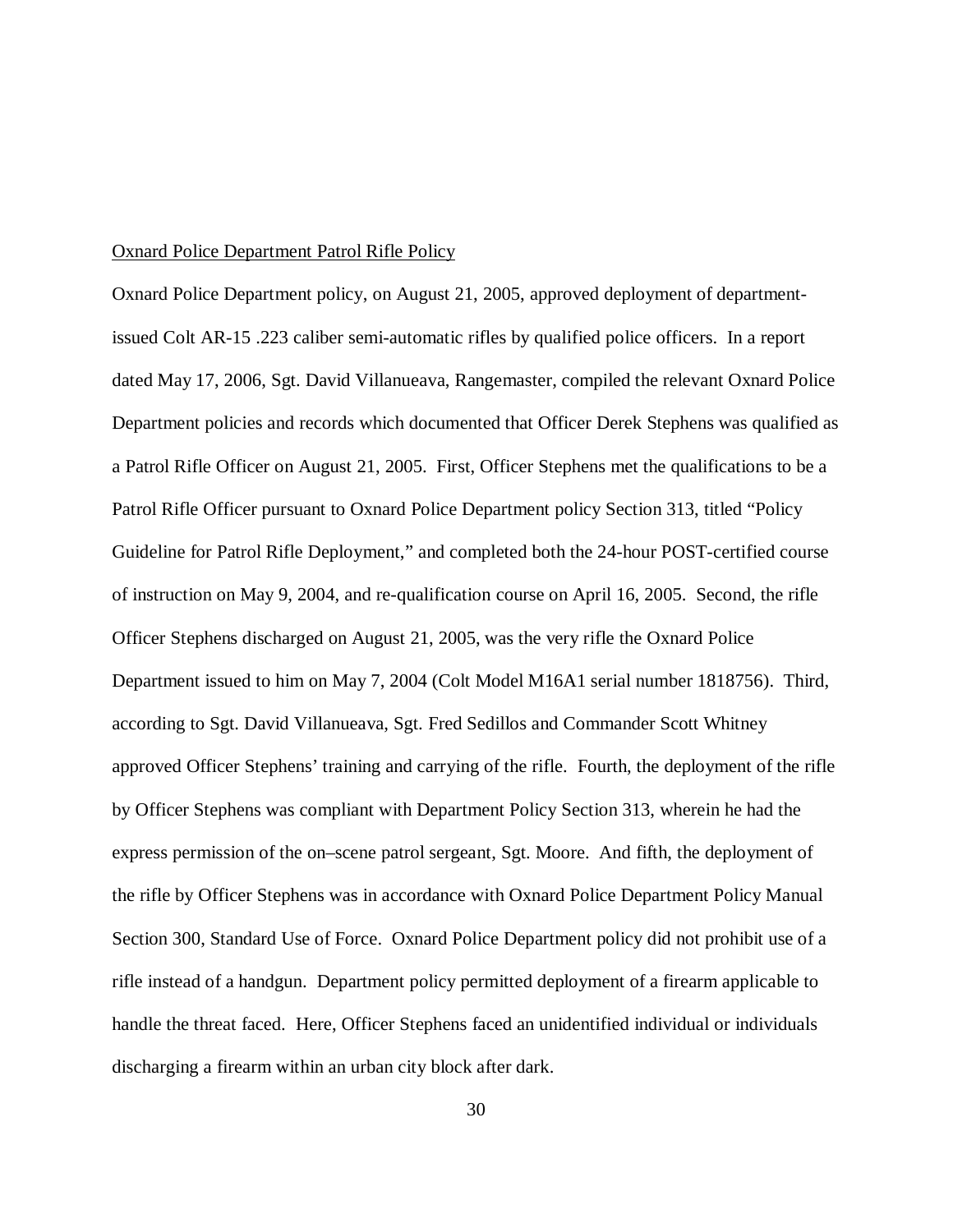The stated mission of Oxnard Police Department policy, Section 313, Policy Guideline for Patrol Rifle Deployment, is to "[provide] specific rifle protective capability to on-scene officers, which are assigned to: containment positions;… or , as directed by the needs of the on-scene supervisor." On August 21, 2005, Officer Stephens was policing an active firearms call. He was both setting up a perimeter at the corner of South "J" Street and following the directions of the on-scene sergeant. In short, it appears Officer Stephens was a trained and approved Patrol Rifle Officer. It appears the deployment of the rifle was in conformity with department policy.

## III.

## LEGAL PRINCIPLES

## 1. Applicable Penal Code Violations – CONDUCT OF ARMANDO NAVA

Armando Nava engaged in felony and misdemeanor criminal conduct in the hour preceding his

death. Had he survived, he could have been charged with the commission of the following

crimes:

Gross negligent discharge of a firearm pursuant to California Penal Code section 246.3, a felony.

Possession of a firearm by a convicted felon pursuant to California Penal Code section 12021, a felony. Armando Nava was convicted of driving under the influence of alcohol causing injury, Vehicle Code section 23153(a) a felony, in 1989. He was sentenced to California state prison.

Driving under the influence of alcohol pursuant to California Vehicle Code section 23152, a misdemeanor.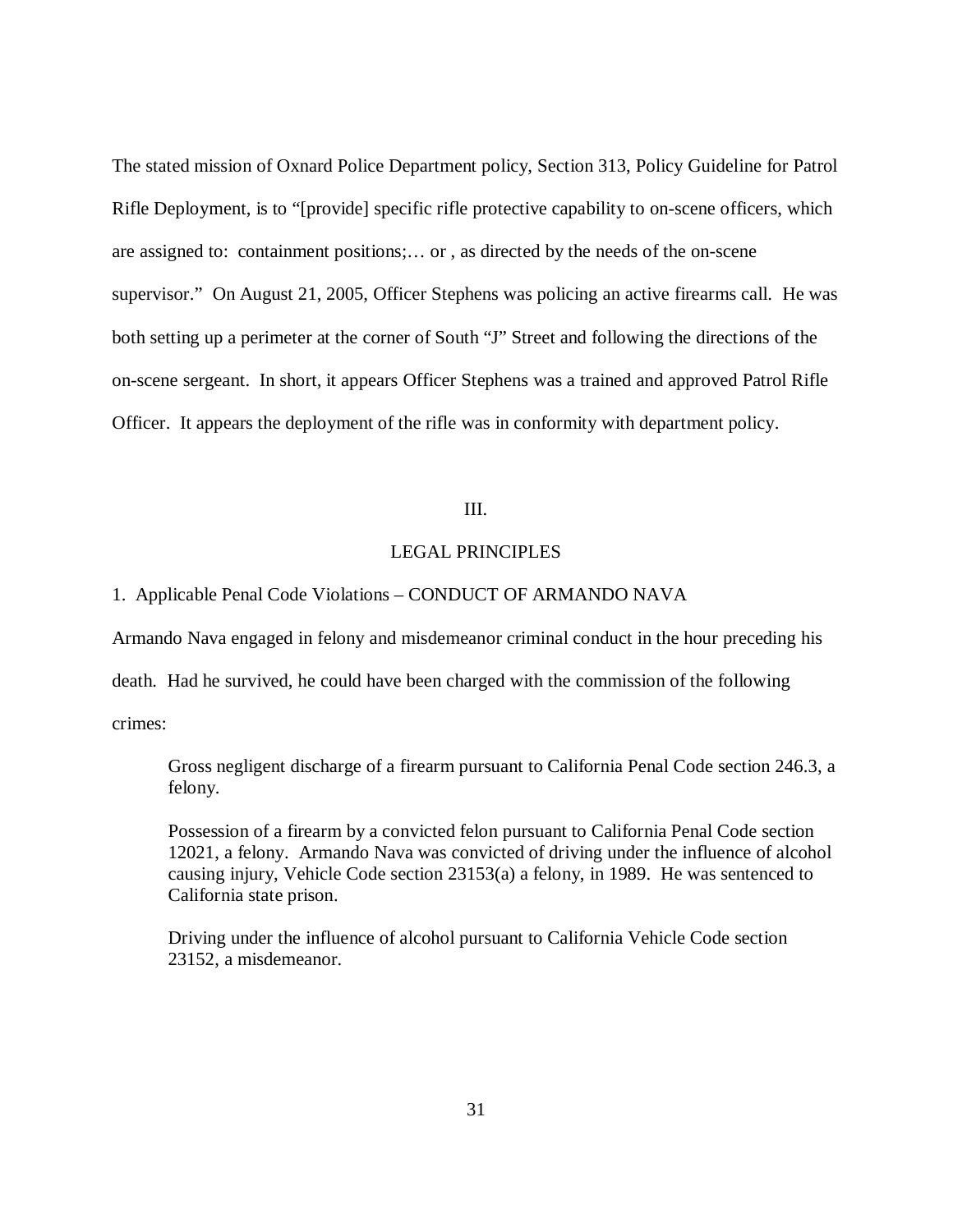2. Law of Homicide and Self Defense.

Homicide is the killing of one human being by another, either lawfully or unlawfully. Homicide includes murder and manslaughter, which are unlawful, and the acts of excusable and justifiable homicide, which are lawful.

The shooting of another person in self-defense or in the defense of others is justifiable and not unlawful.

The law of self-defense and the defense of others was codified in 1872 and has remained

substantially unchanged since then. It is found in Penal Code sections 197 through 199. It

requires that the user of deadly force honestly believe that he or someone else is in imminent and

deadly peril, and that a reasonable person in the same circumstances would believe the same and

would deem it necessary to use deadly force in order to protect against such peril.

CALJIC 5.12<sup>7</sup>; People v. Humphrey (1996) 13 Cal.4th 1073, 1082-3 (whether a person acted in a manner in which a reasonable man would act in protecting his own life or bodily safety is judged from the point of view of a reasonable person in a similar situation and with similar knowledge). The means of force used, whether lethal or non-lethal, must be reasonable under

 $7$  The standard criminal jury instruction on self defense states:

The killing of another person in self-defense is justifiable and not unlawful when the person who does the killing actually and reasonably believes:

 <sup>1.</sup> That there is imminent danger that the other person will either kill [him] [or] [her] or cause [him] [or] [her] great bodily injury; and

 <sup>2.</sup> That it is necessary under the circumstances for [him/her] to use in self-defense force or means that might cause the death of the other person for the purpose of avoiding death or great bodily injury to [himself] [or] [herself].

A bare fear of death or great bodily injury is not sufficient to justify a homicide. To justify taking the life of another in self-defense, the circumstances must be such as would excite the fears of a reasonable person placed in a similar position, and the party killing must act under the influence of those fears alone. The danger must be apparent, present, immediate and instantly dealt with, or must so appear at the time to the slayer as a reasonable person, and the killing must be done under a well-founded belief that it is necessary to save one's self from death or great bodily harm. (CALJIC 5.12)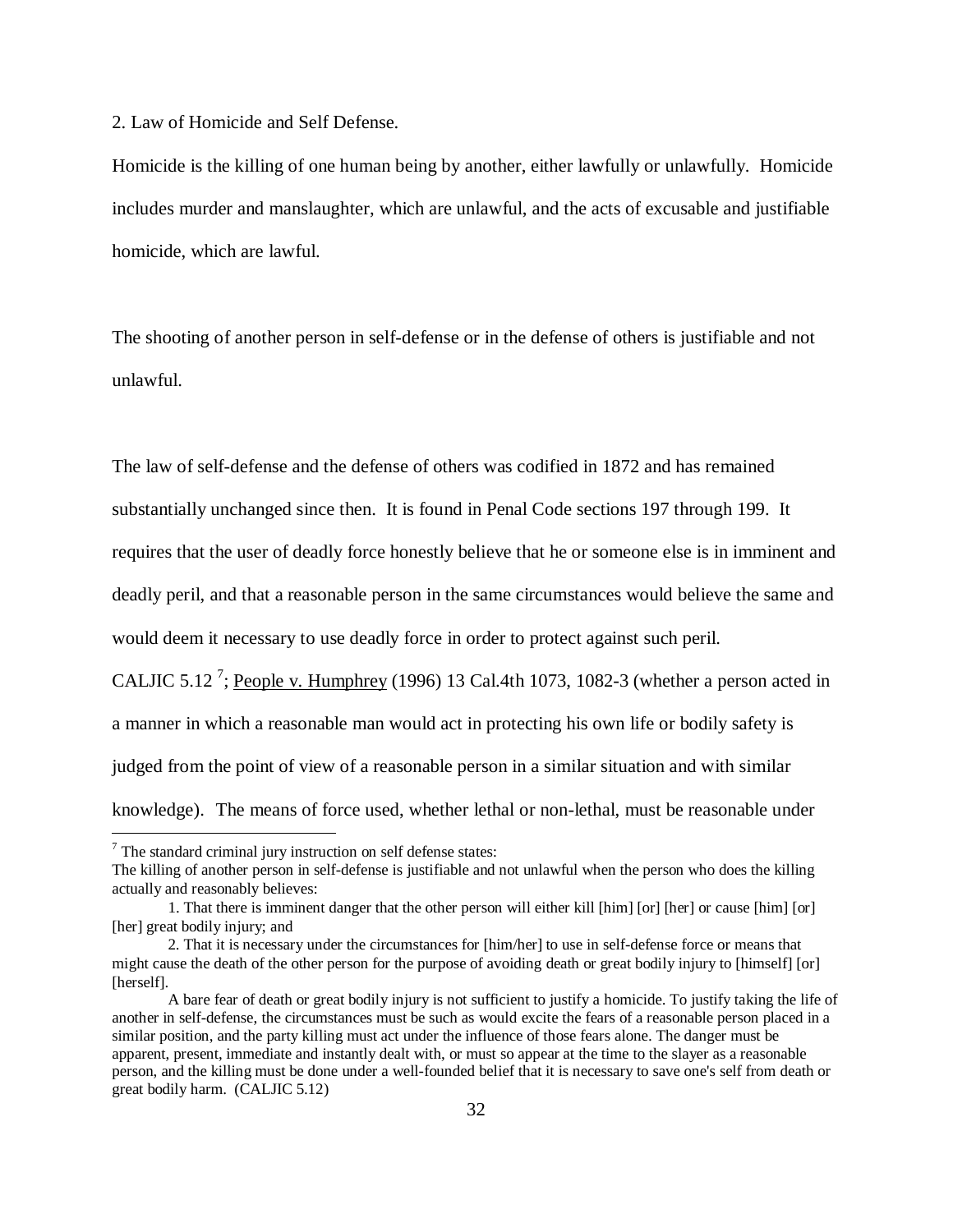the circumstances. If a firearm is pointed at a person in a threatening manner and under such circumstances as to induce a reasonable belief that it is loaded, and will be discharged, the person threatened may use all necessary force to avert the apparent danger. People v. Anderson (1872) 44 Cal. 65, 68. The use of force under such circumstances is not unlawful even if it is later learned that the firearm was unloaded. Id; People v. Herbert (1882) 61 Cal. 544 [where one without fault is attacked in a manner which furnishes reasonable ground for apprehending a design to take his life or do him great bodily harm and for believing the danger imminent, he may act upon appearances and kill the assailant if necessary]; People v. Collins (1961) 189 Cal.App.2d 575, 588 (Justification does not depend on the existence of actual danger but on appearances.)

Police officers have a duty "to maintain peace and security" and "to protect citizens from harm." Batts v. Superior Court (1972) 23 Cal.App.3d 435, 438. A police officer may use deadly force where the circumstances create a reasonable fear of death or serious bodily injury in the mind of the officer. Graham v. Conner (1989) 490 U.S. 386. Martinez v. County of Los Angeles (1996) 47 Cal.App. $4^{th}$  334, 343, citing Graham, stated:

"The 'reasonableness' of a particular use of force must be judged from the perspective of a reasonable officer on the scene, rather than with the 20/20 vision of hindsight. [Citation]… The calculus of reasonableness must embody allowance for the fact that police officers are often forced to make split-second judgments – in circumstances that are tense, uncertain and rapidly evolving – about the amount of force that is necessary in a particular situation…[T]he 'reasonableness' inquiry…is an objective one: the question is whether the officers' actions are 'objectively reasonable' in light of the facts and circumstances confronting them, without regard to their underlying intent or motivation. [Citations]" Graham 490 U.S. at 396-397.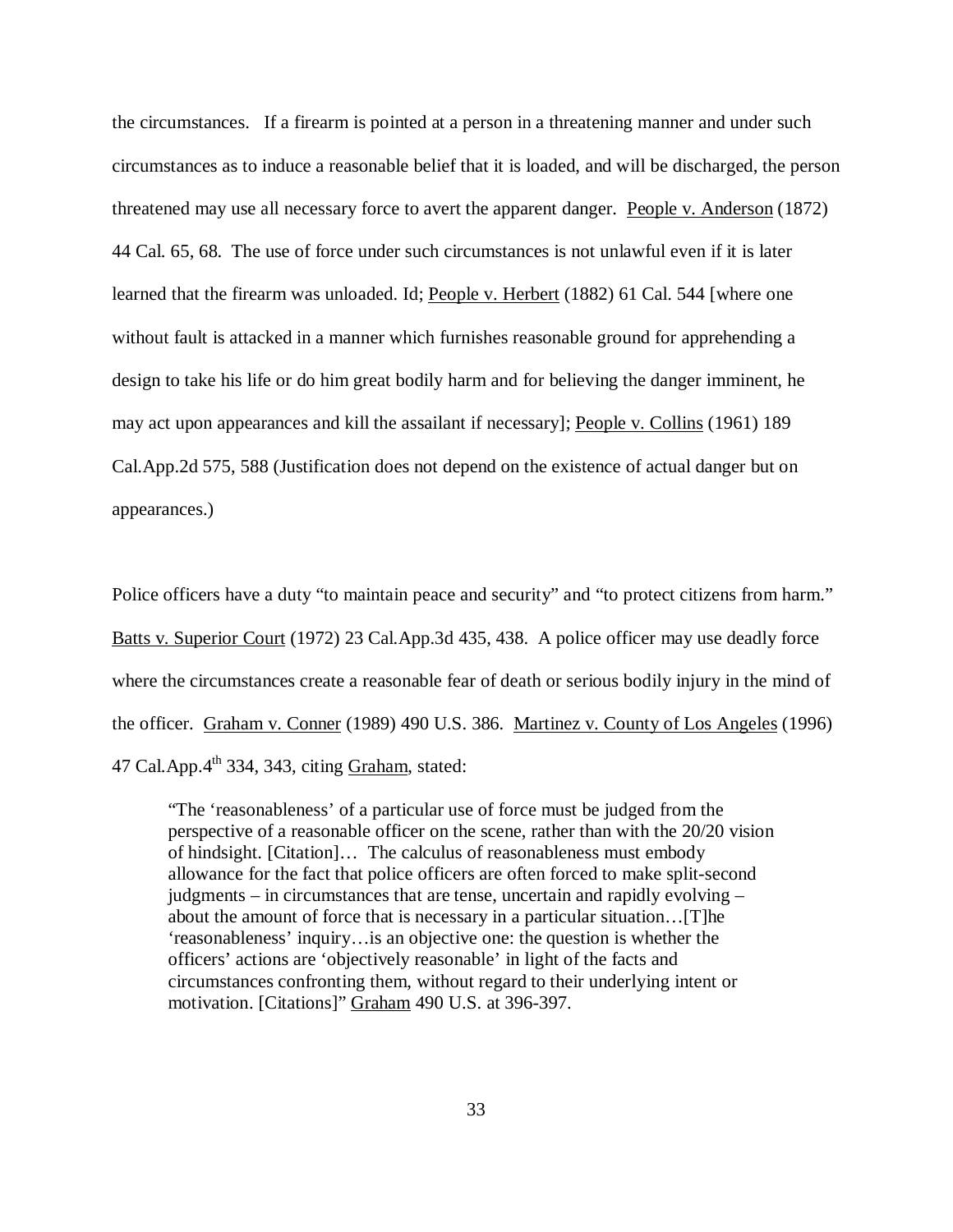As indicated by the above-language of the United States Supreme Court, when determining whether a person acting in self-defense, or in the defense of others, acted properly upon the appearance of danger, the law recognizes that a person experiencing a stressful event is not able to reflect upon his actions and the perceived threat against him or others, to the same degree as a person who is not being confronted by an emergency situation. When police officers encounter potential threats of deadly attack, the warning is often instantaneous and the danger immediate. As stated by the court in Martinez, supra, at 345:

 'An officer may reasonably use deadly force when he or she confronts an armed suspect in close proximity whose actions indicate an intent to attack. In these circumstances, the Courts cannot ask an officer to hold fire in order to ascertain whether the suspect will, in fact, injure or murder the officer. The high numbers of officer mortalities in recent years illustrate the unreasonableness of such a notion.' [Citations]

Courts have also dealt with and rejected arguments that officers should have to use selected alternative measures before resorting to particular actions involving potentially deadly force. *In Scott v. Hendrick* (9th Cir. 1994) 39 F.3d 912, the court found that:

> Requiring officers to find and choose the least intrusive alternative would require them to use superhuman judgment. In the heat of battle with lives potentially in the balance, an officer would not be able to rely on training and common sense to decide what would best accomplish his mission. Instead, he would need to ascertain the least intrusive alternative (an inherently subjective determination) and choose that option and that option only. Imposing such a requirement would inevitably induce tentativeness by officers, and thus deter police from protecting the public and themselves. It would also entangle the courts in endless second-guessing of police decisions made under stress and subject to the exigencies of the moment. Officers thus need not avail themselves of the least intrusive means of responding to an exigent situation; they need only act within that range of conduct we identify as reasonable.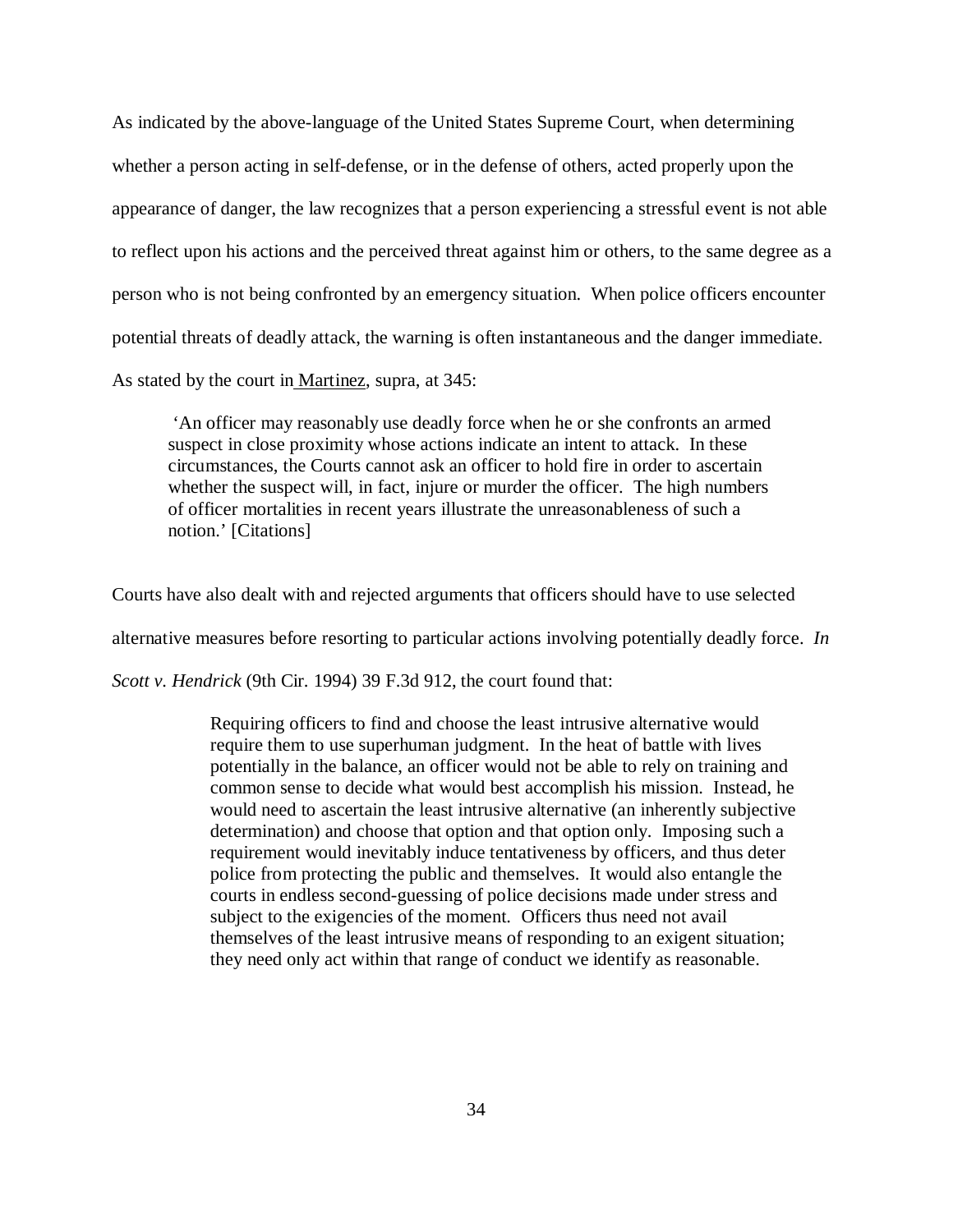## IV.

## ANALYSIS

The law provides that actual danger is not necessary to justify the exercise of self-defense. Thus, the right to self-defense is the same whether the danger is real or merely apparent. The honest and reasonable perceptions of the person utilizing the force are paramount - not the facts as later determined by others. Therefore, the question of whether the homicide of Armando Nava was justified must be examined from the perspective of Officer Stephens. First, did he have an honest belief that his and Officer Velasquez's lives were in imminent serious danger? And second, would a reasonable person in the same circumstance deem it necessary to use deadly force to protect against such danger?

Addressing the second question, it would be helpful to list all the facts and circumstances known to Officer Stephens at the moment he shot Armando Nava. Officer Stephens was dispatched to 5300 block of South "J" Street because of a citizen 911 complaint of gunfire in the area. More than ten police officers responded to the area. His sergeant approved carrying a tactical rifle because there was potentially an active shooter in the area. Officers were setting up a perimeter around the apartment complex. Officer Stephens heard the suspect description broadcast: male, Hispanic, 25-30 years of age, brown spiky hair, moustache, white T-shirt, blue jeans, and brown boots. Officer Stephens personally heard gun fire as he manned his position on South "J" Street. The gun fire could be heard emanating west of Officer Stephen's position. About one minute after hearing the gun fire, Armando Nava drove his truck across the Clara Street drainage bridge. Armando Nava approached Officer Stephens from the same general direction as the recent gun fire. Realizing Officer Velasquez had contacted Armando Nava, Officer Stephens walked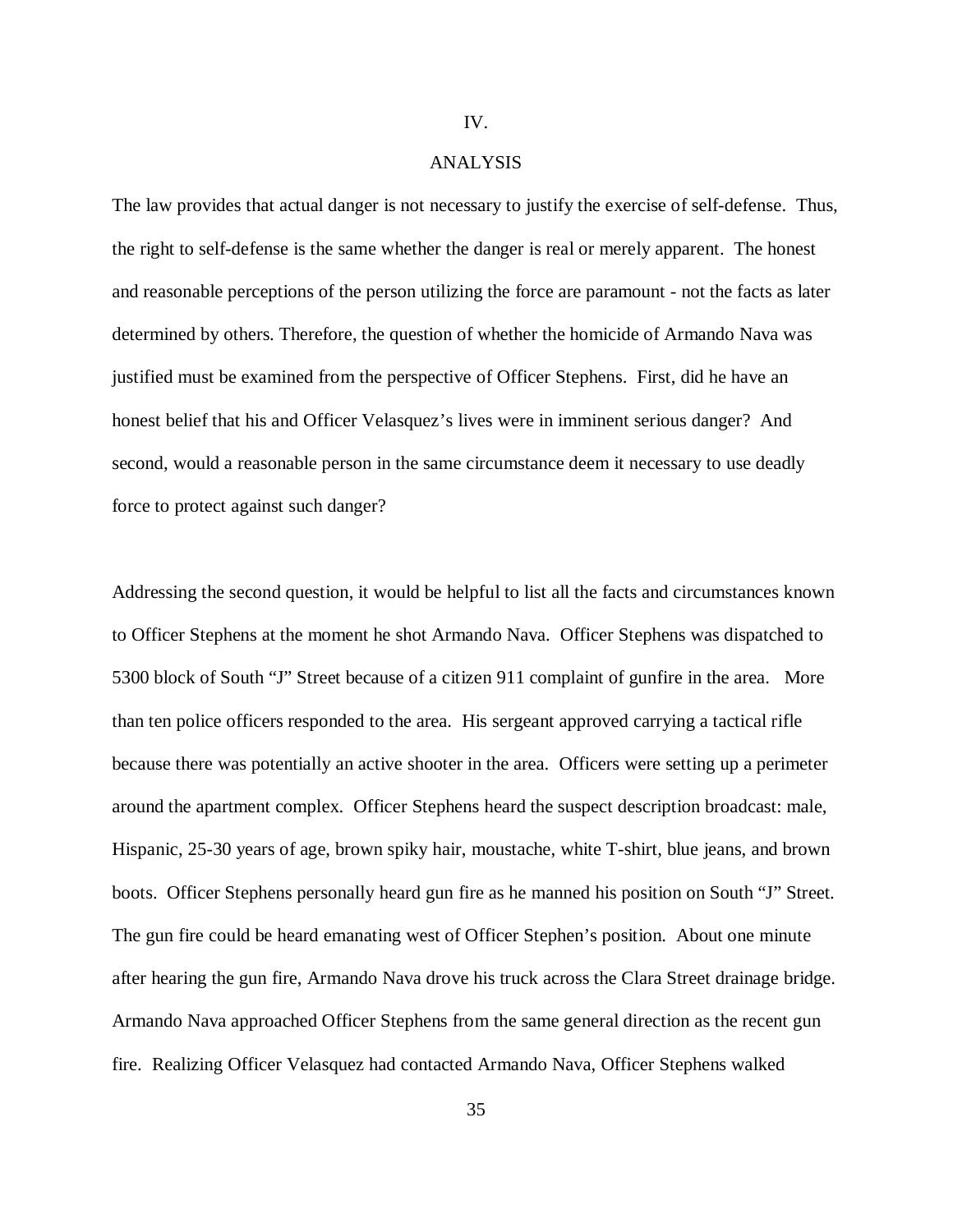towards the truck to assist. He could see that Nava wore a white T-shirt and partially matched the suspect's description. He approached the truck driver's door and peered inside the open window to ascertain the pants color. He saw the gun exposed on Armando Nava's lap. The muzzle of the gun was pointed in his direction and the gun grip positioned to afford quick access. In this set of circumstances, Officer Stephens stood exposed only feet from the driver's door. Not knowing Armando Nava's intentions, Officer Stephens trained his rifle on Armando Nava. He repeatedly ordered Nava not to move. Despite the orders, and within about ten seconds from the first command, Armando Nava dropped his hands towards the handgun on his lap. Officer Stephens responded by firing one shot.

Officer Stephens' actions were objectively reasonable under the circumstances. Officer Stephens was not required to wait longer and see what Armando Nava intended. Confronted with a deadly weapon under these circumstances, it was reasonable to defend with deadly force.

Turning to the first question, the totality of evidence supports the conclusion that Officer Stephens had an honest belief that his and Officer Velasquez's lives were in imminent serious danger. Officer Stephens account is credible and believable because it is corroborated by percipient witnesses and physical evidence. Beginning with witness statements, both civilian and police officers described the same sequence of events. There are some very minor discrepancies in estimates of distance or time but this is to be expected when different people of varying backgrounds recount a stressful and alarming event such as this. Every event and action described by Officer Stephens is corroborated by civilians and other police officers. Most importantly, the position of the gun in Armando Nava's lap was confirmed by other witnesses.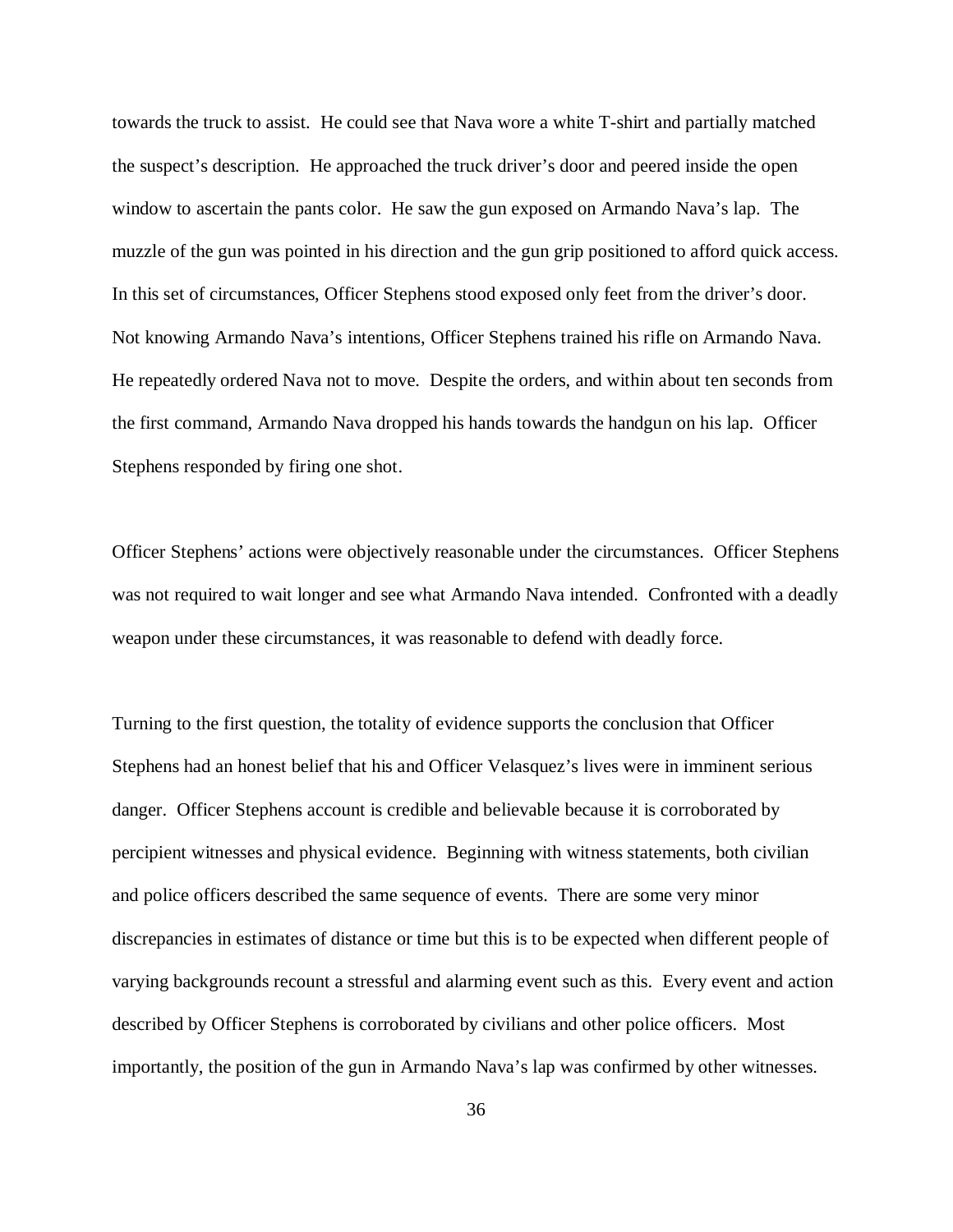All of the physical evidence is consistent with Officer Stephens' account as well. The position of the vehicles in the intersection, the location of his expended .223 caliber casing on the road surface [Exhibit 6 PM 1], the bullet trajectory through the open driver's door window, and the bullet path and stippling as determined at autopsy are all consistent with the events Officer Stephens attests. Likewise, the physical evidence fully supports a finding that Armando Nava had the gun in his lap and had been discharging the gun on "J" Street beginning 30 minutes prior to his death. In short, the physical evidence does not refute Officer Stephens' statement. Armando Nava made many bad decisions and set into motion the sequence of events that culminated in his death. To begin, Armando Nava's dangerous and grossly negligent behavior of repeatedly firing his handgun in the city that night created an atmosphere of heightened police precautions, security, and apprehension. Armando Nava chose to drink beer and become highly intoxicated. He chose to drive his truck with a loaded handgun. He chose to fire the gun many times around the area of his girlfriend's apartment complex. He chose to return to that area several times, even after the police began to direct street traffic around the apartment complex. He chose to drive up to the police officers with a handgun on his lap. He chose to engage the police officer by asking what was happening. And ultimately, he chose to ignore the officer's commands to raise his hands. Rather, he moved his hand onto the gun causing Officer Stephens to shoot.

Under the test of "apparent necessity," it is reasonable that Officer Stephens held a belief that he might be shot or killed. When a person possesses a handgun in very close quarters with a peace officer, fails to follow the officer's commands, and quickly moves his hands out of the officer's view towards the handgun, the officer is justified in defending himself with deadly force. Here, Armanda Nava's behavior could reasonably be interpreted as hostile. The law does not require